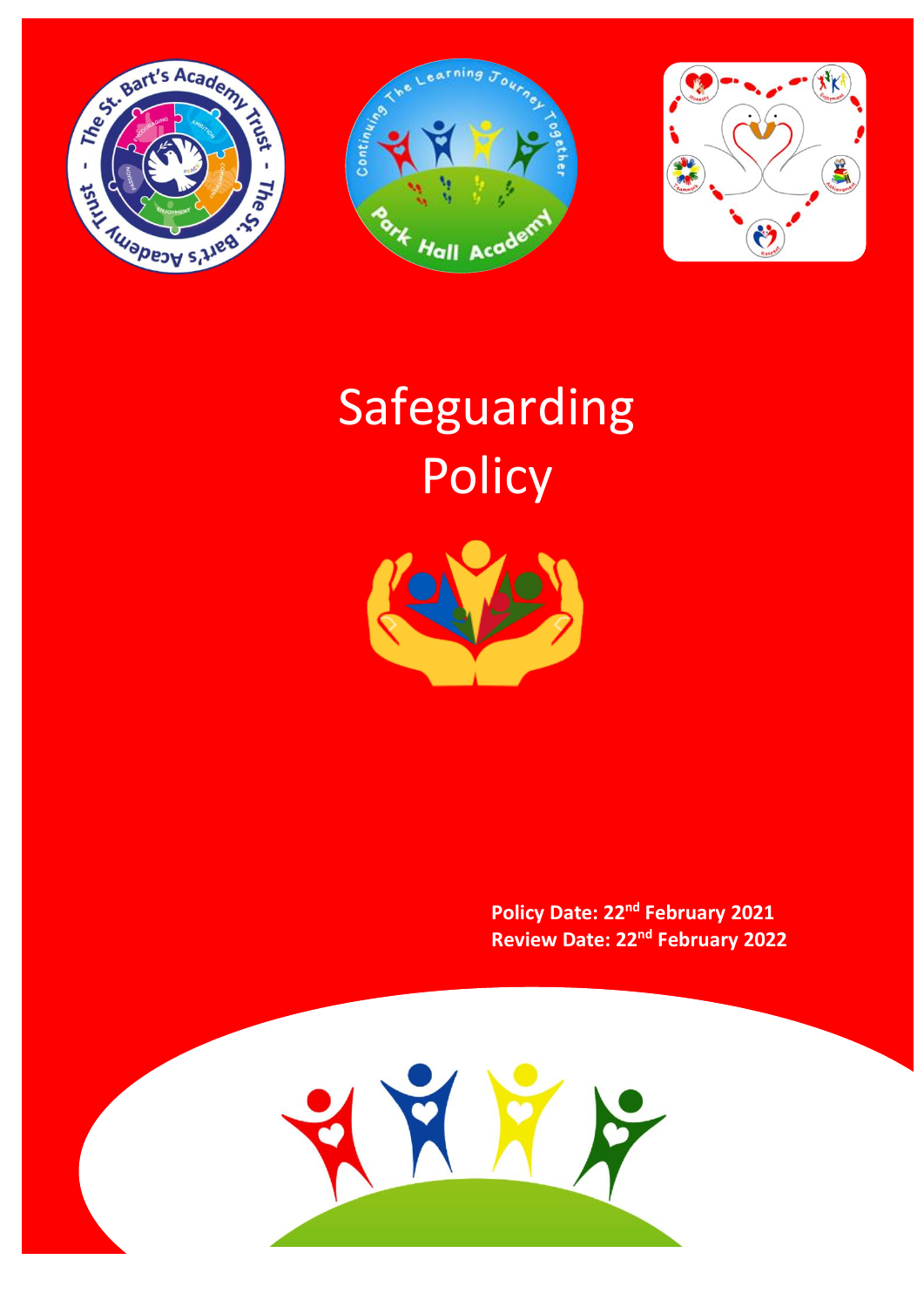# Proud Members of The St Bart's Multi Academy Trust.

| <b>Contents.</b>                                                      | Page         |
|-----------------------------------------------------------------------|--------------|
| <b>Key Contacts</b>                                                   | $\mathbf{2}$ |
|                                                                       |              |
| <b>Safeguarding and Child Protection Policy</b>                       |              |
| Introduction                                                          | 3            |
| <b>Aims</b>                                                           | 3            |
| <b>Our Vision</b>                                                     | 3            |
| <b>Legislation and Statutory Guidance</b>                             | 3            |
| <b>Definitions</b>                                                    | 3            |
| <b>Equality Statement</b>                                             | 4            |
| <b>Roles and Responsibilities</b>                                     | $4 - 5$      |
| <b>Confidentiality, Consent and Information Sharing</b>               | 5            |
| <b>Recognising Abuse and Taking Action</b>                            | 6            |
| If a child Makes a Disclosure                                         | 7            |
| If you Discover that FGM has taken place or a pupil is at risk of FGM | 7            |
| Prevent                                                               | 7            |
| If you have concerns about Extremism                                  | 7            |
| <b>Child Sexual Exploitation</b>                                      | 8            |
| <b>Mental Health</b>                                                  | 8            |
| <b>Multi Agency Working</b>                                           | 8            |
| <b>Operation Encompass</b>                                            | 8            |
| <b>Signs of Safety</b>                                                | 8            |
| <b>Early Help</b>                                                     | 8            |
| Safer Working and Managing Allegations against Staff and Volunteers   | 8            |
| <b>Whistle Blowing Policy</b>                                         | 8            |
| The use of Reasonable Force                                           | $8-9$        |
| <b>Staff Induction</b>                                                | 9            |
| <b>Training and Development</b>                                       | 9            |
| <b>Site Security</b>                                                  | 9            |
| <b>Links to Other Policies</b>                                        | 9            |
| Appendix 1 - Types of abuse                                           | 10           |
| Appendix 2 - Signs and Indicators of abuse                            | $11 - 12$    |
| Appendix 3 - Specific Safeguarding issues                             | $13 - 17$    |
| Appendix 4 - Guide to levels of need                                  | 18           |
| Appendix 5 - Making a referral to Children's Social Care/CHad         | 19           |
| <b>Appendix 7 - Safer Recruitment</b>                                 | 20           |
| Appendix 8 - Allegations of abuse against staff                       | 22           |
| Appendix 9 - Staffordshire Police CSE Information Report              | 23-24        |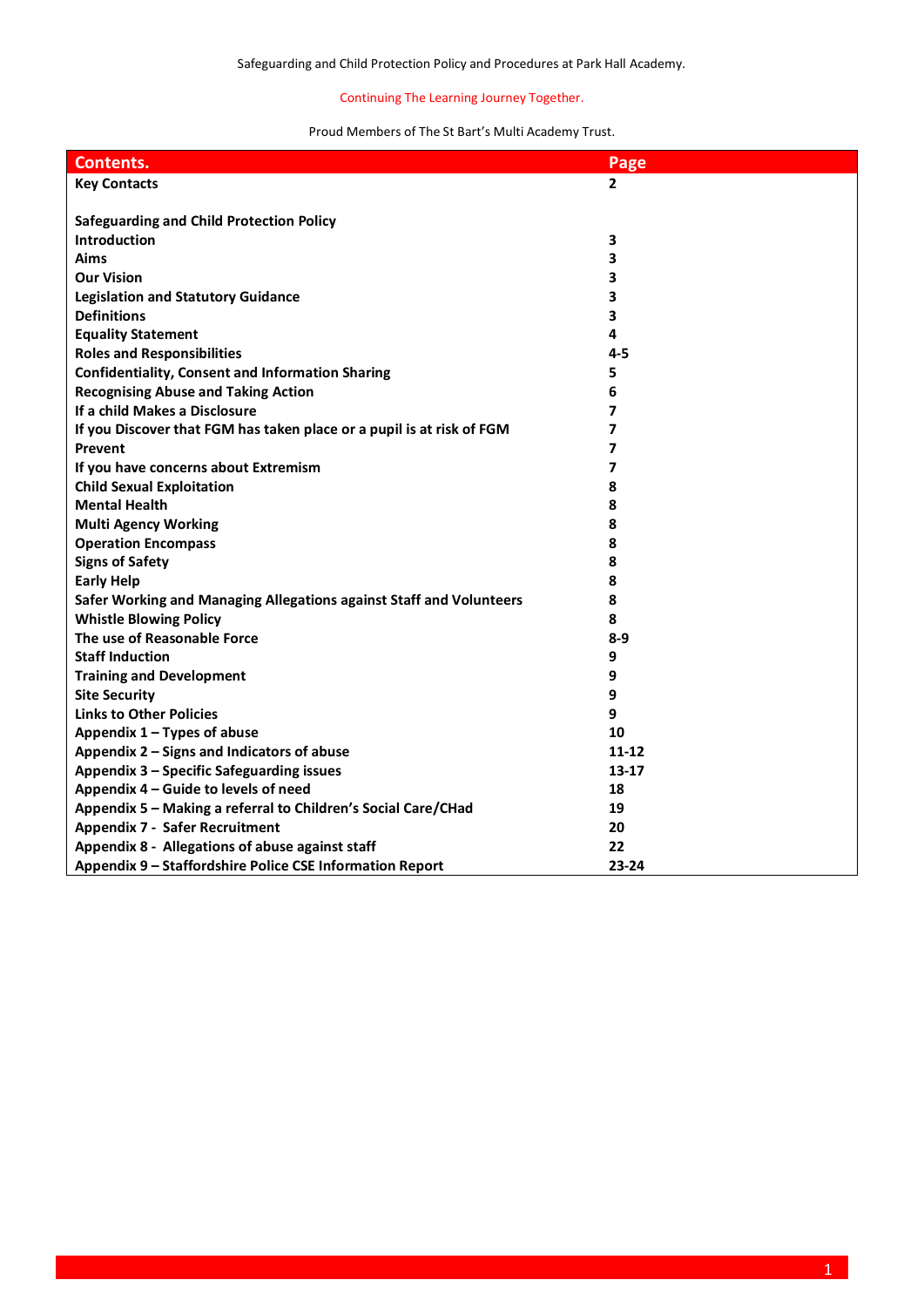# Proud Members of The St Bart's Multi Academy Trust.

| <b>Role</b>                                                                         | <b>Name</b>                       | <b>Contact Details</b>                     |
|-------------------------------------------------------------------------------------|-----------------------------------|--------------------------------------------|
| <b>Designated Safeguarding Lead</b>                                                 | <b>Mrs Georgina Frost</b>         | 01782 312384                               |
| <b>Deputy Designated Safeguarding Lead</b>                                          | <b>Mrs Jessica Preston</b>        | 01782 312384                               |
| <b>Extended Home School Link Worker</b>                                             | <b>Miss Kirsty Hoddy</b>          | 01782 312384                               |
| <b>Early Help Champion</b>                                                          | <b>Miss Kirsty Hoddy</b>          | 01782 312384                               |
| <b>Lead Person for E-Safety</b>                                                     | <b>Miss Nicole Dono</b>           | 01782 312384                               |
| <b>Designated Lead for Looked After</b><br>Children (LAC)                           | <b>Mrs Jessica Preston</b>        | 01782 312384                               |
| <b>Lead Person for Child Sexual</b>                                                 | <b>Mrs Georgina Frost</b>         | 01782 312384                               |
| <b>Exploitation</b>                                                                 |                                   |                                            |
| <b>Lead Person for Prevent</b>                                                      | <b>Mrs Georgina Frost</b>         | 01782 312384                               |
| <b>Prevent Education Officer</b>                                                    | <b>Sarah Dyer</b>                 | 01782 233239 M:07900135606                 |
|                                                                                     |                                   | sarah.dyer@stoke.gov.uk                    |
| <b>Manager responsible for allegations</b>                                          | <b>Mrs Georgina Frost</b>         | 01782 312384                               |
| made against staff<br><b>Education Lead - MASH</b>                                  |                                   |                                            |
|                                                                                     | <b>Amanda Clough</b>              | 01782 236516                               |
|                                                                                     | <b>Linda Hancock</b>              | amanda.clough@stoke.gov.uk<br>01782 235100 |
| <b>Local Authority Designated Officer</b><br><b>ChAD Children's Advice and Duty</b> |                                   | 01782 235100                               |
| <b>Service</b>                                                                      |                                   |                                            |
| <b>Early Help and Young Carers</b><br>Coordinator                                   | <b>Samantha Schofield</b>         | 01782 231964                               |
| <b>Early Intervention</b>                                                           | <b>Advice and Access Team</b>     | 01782 232200                               |
|                                                                                     |                                   | CW@stoke.gov.uk                            |
| <b>Senior Social Worker for Child Sexual</b>                                        | <b>Angela Davenhill</b>           | 101 Ext 3616                               |
| <b>Exploitation</b>                                                                 |                                   | 07769 238950                               |
| <b>Stoke-on-Trent Children's Social Care</b>                                        | <b>Safeguarding Referral Team</b> | 01782 235100                               |
| (Referrals)                                                                         | (SRT)                             | 01782 234567                               |
|                                                                                     | <b>Emergency Duty Team</b>        |                                            |
| <b>Staffordshire Children Social Care</b>                                           | <b>First Response</b>             | 0800 1313126                               |
| (referrals)                                                                         |                                   |                                            |
| <b>Police</b>                                                                       | Non Emergency / Emergency         | 101 / 999                                  |
| <b>Operation Encompass</b>                                                          | <b>Helpline</b>                   | 0204 513 9990                              |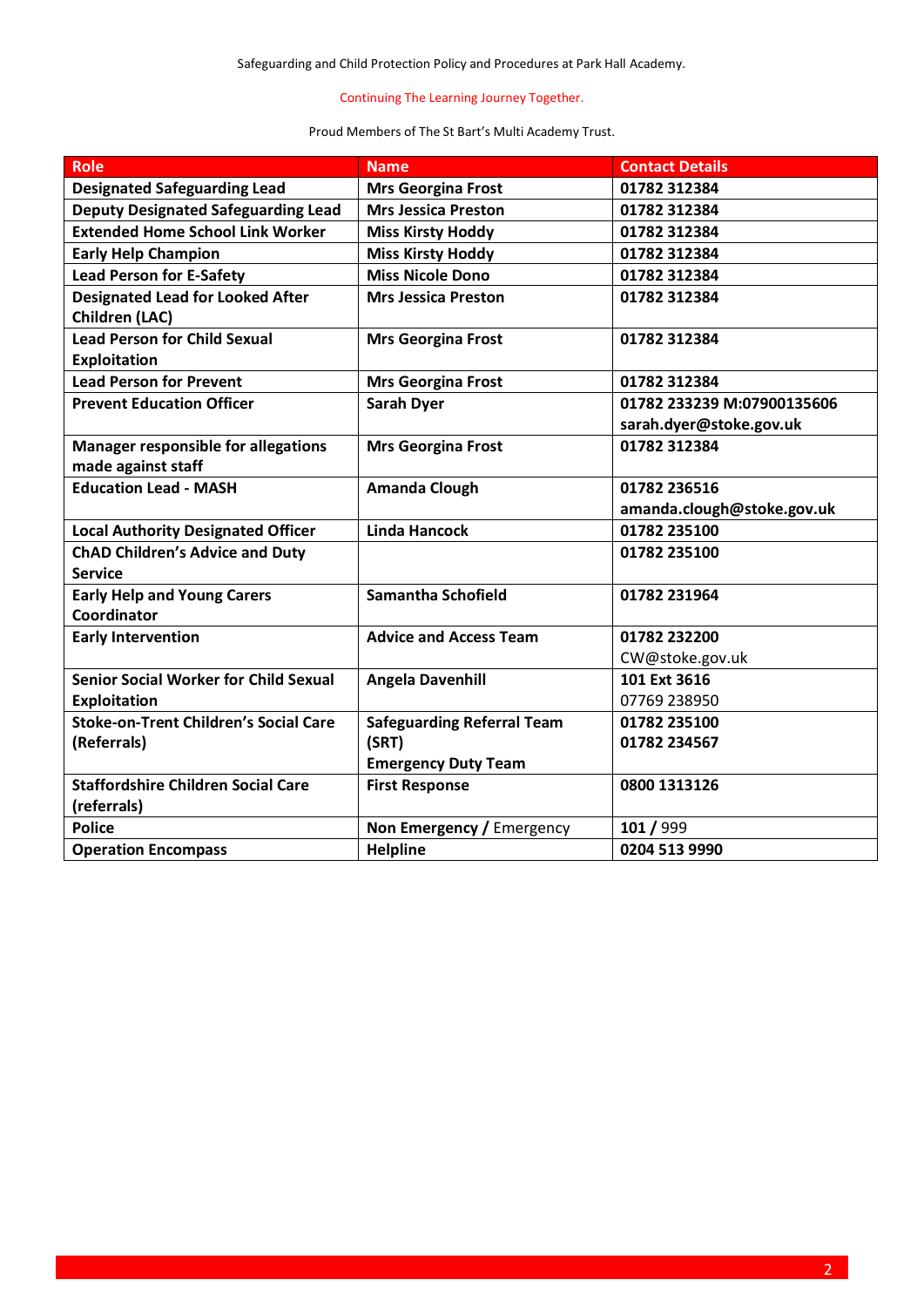## Proud Members of The St Bart's Multi Academy Trust.

#### **Introduction**

Safeguarding is **everybody's** responsibility. The health, safety and welfare of all of our children is of paramount importance to all the adults who work in our academy. Our children have the right to protection, regardless of age, gender, race, culture or disability. They have a right to be safe. All adults in our school community fully recognise our responsibilities to safeguard pupils. We work in close partnership with our families to ensure their understanding of our academy's responsibilities to safeguarding and promote the welfare of children, which may include the need to make referrals to other agencies. We work in collaboration with other agencies to identify, assess and support children who may be or may become at risk of harm.

## **Our Intent. Together we aim to ensure that:**

- we promote and prioritise the safety and welfare of all members of the Park Hall family
- appropriate action is taken in a timely manner to safeguard and promote children's welfare
- all staff are aware of their statutory responsibilities and are provided with high quality continued professional development to enable them to recognise and report safeguarding concerns in a consistent and professional manner
- we create a nurturing and secure environment where all children feel valued, respected and recognise that they have a voice which is also valued and heard
- children recognise that they can share any concerns that they may have with any adult in school
- all children grow and develop in circumstances consistent with the provision of safe and effective care, enabling all children and their families to achieve the very best outcomes
- we equip all children with the skills and understanding required to keep themselves safe

## **Our Vision for the Park Hall Family.**

Our children's welfare is of paramount importance to all members of the Park Hall family. Together we ensure that we always act in the best interests of the child. We are an inclusive and caring community, together we create a nurturing and caring environment where each child is valued and recognises that they are special and important. In turn, we value others and recognise our responsibilities towards one another. Across our academy, the pupil voice is strong, our children recognise that they have a voice and that their voice is heard. Children are encouraged to talk openly and feel confident that they will be listened to.

We aim to ensure that all children achieve the very best outcomes and know that they are cared for and supported in their learning journey. We work in close partnership with our families and other agencies to ensure that together we make a difference!

#### **Legislation and Statutory Guidance.**

This policy and the accompanying procedures have been developed in accordance with the following legislation, statutory guidance and local safeguarding board procedures:

#### **Stoke-on-Trent Safeguarding Board Procedures.<http://safeguardingchildren.stoke.gov.uk/ccm/portal/>**

- [Keeping Children Safe in Education](https://www.gov.uk/government/publications/keeping-children-safe-in-education--2) 2020 and Working Together [to Safeguard Children,](https://www.gov.uk/government/publications/working-together-to-safeguard-children--2) and th[e Governance Handbook.](https://www.gov.uk/government/publications/governance-handbook) We comply with this guidance and the procedures set out by our local safeguarding children board.
- Section 157 of th[e Education Act 2002,](http://www.legislation.gov.uk/ukpga/2002/32/section/175) places a duty on academies to safeguard and promote the welfare of pupils
- [The School Staffing \(England\) Regulations 2009,](http://www.legislation.gov.uk/uksi/2009/2680/contents/made) which set out what must be recorded on the single central record and the requirement for at least one person on an interview/appointment panel to be trained in safer recruitment techniques
- Part 3 of the schedule[: Education \(Independent School Standards\) Regulations 2014,](http://www.legislation.gov.uk/uksi/2014/3283/schedule/part/3/made) which places a duty on academies and independent schools to safeguard and promote the welfare of pupils at the school
- [The Children Act 1989](http://www.legislation.gov.uk/ukpga/1989/41) (an[d 2004 amendment\)](http://www.legislation.gov.uk/ukpga/2004/31/contents), which provides a framework for the care and protection of children
- Section 5B(11) of the Female Genital Mutilation Act 2003, as inserted by section 74 of the [Serious Crime Act 2015,](http://www.legislation.gov.uk/ukpga/2015/9/part/5/crossheading/female-genital-mutilation) which places a statutory duty on teachers to report to the police where they discover that female genital mutilation (FGM) appears to have been carried out on a girl under 18
- [Statutory guidance on FGM,](https://www.gov.uk/government/uploads/system/uploads/attachment_data/file/512906/Multi_Agency_Statutory_Guidance_on_FGM__-_FINAL.pdf) which sets out responsibilities with regards to safeguarding and supporting girls affected by FGM
- [The Rehabilitation of Offenders Act 1974,](http://www.legislation.gov.uk/ukpga/1974/53) which outlines when people with criminal convictions can work with children
- Schedule 4 of th[e Safeguarding Vulnerable Groups Act 2006](http://www.legislation.gov.uk/ukpga/2006/47/schedule/4), which defines what 'regulated activity' is in relation to children
- Statutor[y guidance on the Prevent duty](https://www.gov.uk/government/publications/prevent-duty-guidance), which explains schools' duties under the Counter-Terrorism and Security Act 2015 with respect to protecting people from the risk of radicalisation and extremism
- Th[e Childcare \(Disqualification\) Regulations 2009](http://www.legislation.gov.uk/uksi/2009/1547/pdfs/uksi_20091547_en.pdf) an[d Childcare Act 2006,](http://www.legislation.gov.uk/ukpga/2006/21/contents) which set out who is disqualified from working with children
- [Information Sharing](https://assets.publishing.service.gov.uk/government/uploads/system/uploads/attachment_data/file/721581/Information_sharing_advice_practitioners_safeguarding_services.pdf) Advice for practitioners providing safeguarding services to children, young people, parents and carers (2018)
- This policy also meets requirements relating to safeguarding and welfare in th[e statutory framework for the Early Years Foundation Stage.](https://www.gov.uk/government/publications/early-years-foundation-stage-framework--2)
- This policy also complies with our funding agreement and articles of association.

#### **Definitions**

## **Safeguarding and promoting the welfare of children means**:

- Protecting children from maltreatment
- Preventing impairment of children's health or development
- Ensuring that children grow up in circumstances consistent with the provision of safe and effective care
- Taking action to enable all children to achieve the best outcomes

**Child protection** is part of this definition and refers to activities undertaken to prevent children suffering, or being likely to suffer, significant harm. **Abuse** is a form of maltreatment of a child, and may involve inflicting harm or failing to act to prevent harm. Appendix 1 explains the different types of abuse.

**Neglect** is a form of abuse and is the persistent failure to meet a child's basic physical and/or psychological needs, likely to result in the serious impairment of the child's health or development. Appendix 1 defines neglect in more detail.

**Children** includes everyone under the age of 18.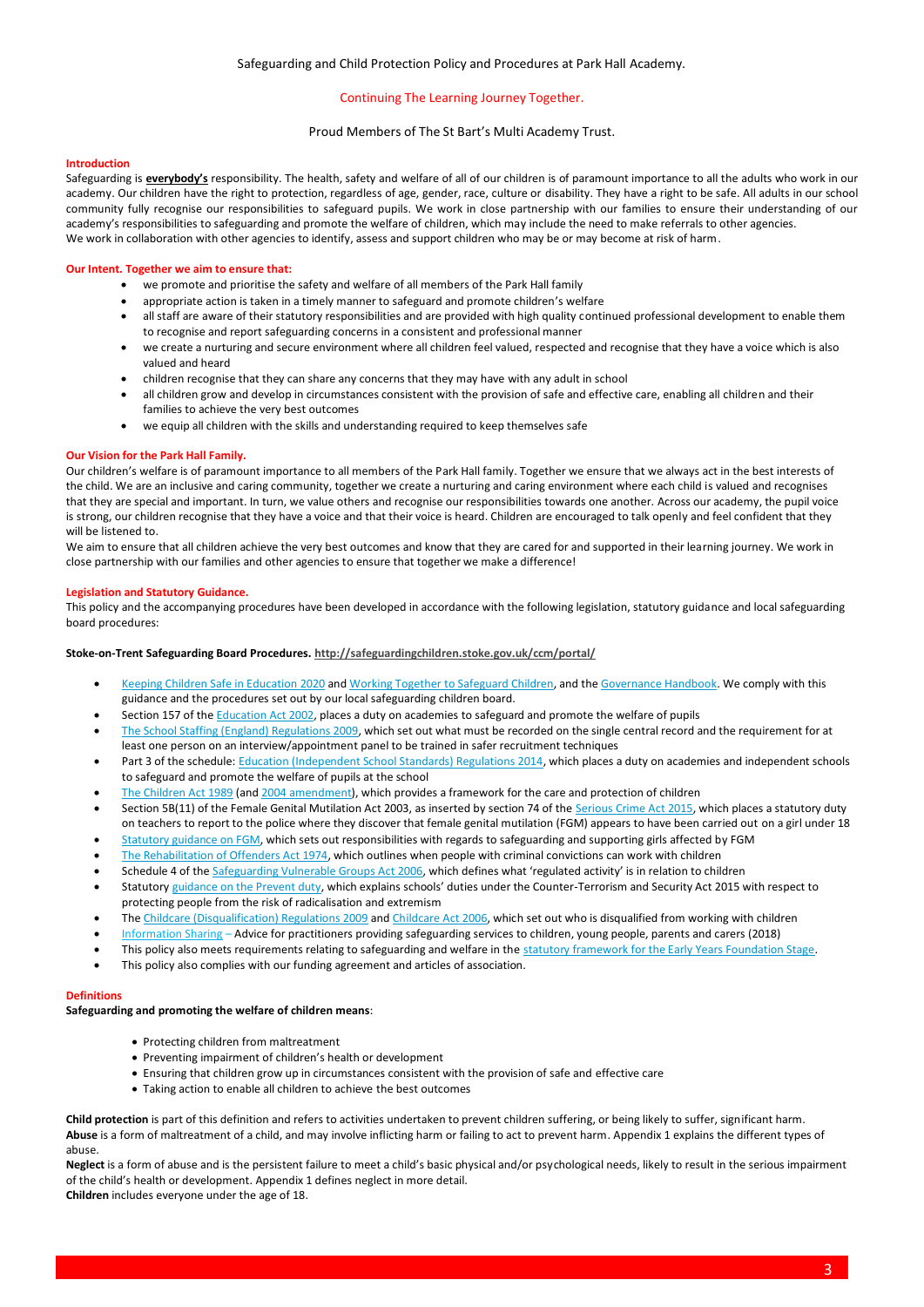## Proud Members of The St Bart's Multi Academy Trust.

#### **Supporting Children and Young People**

At Park Hall Academy our values lie at the HEART of everything we do. These were developed by all members of our Park Hall family and all children are fully aware of these and their importance within our academy. Our values, Honesty, Enjoyment, Achievement, Respect and Teamwork are essential to the success of our happy and friendly school. We believe that our values impact enormously on the Spiritual, Moral, Social and Cultural development of our children.

We recognise that the personal development of pupils, spiritually, morally socially and culturally plays a significant part not only in their ability to learn and achieve but in their ability to relate fully to and access the world in which we live. We are therefore passionate about ensuring our children are given opportunities in every area of the curriculum to develop and grow as young people who are determined to make a positive difference to the lives of others and the world around them. We provide children with opportunities to explore and develop their own values and beliefs, spiritual awareness, high standards of personal behaviour, a positive caring attitude towards other people, an understanding of their social and cultural traditions and an appreciation of the diversity and richness of other cultures. As a result, our children develop as capable, caring and confident children whom we are proud to call members of our Park Hall family.

Our curriculum helps to develop positive attitudes in our children and ensures that children are aware that they have a right to feel safe and a responsibility to ensure that they keep themselves and others safe. Our whole school expectations contribute to ensuring that children feel safe and secure across our academy. One of our expectations is Be Safe and through the teaching of our exciting and engaging curriculum and our promotion of children's spiritual, moral, social and cultural development, we ensure that all children feel safe and secure and recognise that they are supported and cared for throughout their learning journey.

Across our academy, our pupil voice is strong. We endeavour to ensure that all children recognise that they are able to talk to any adult in school about any worries or concerns they may have, no matter how small these may be. Furthermore, we regularly seek the views of all members of our Park Hall family in regard to our safeguarding arrangements.

We aim to ensure that we help children to stay safe, recognise when they do not feel safe and identify where they can access help and support. We ensure that our children know how to contact other sources of support, such as the NSPCC and Childline. Children engage in assemblies, led by the NSPCC and parents are made aware of these arrangements.

Within the learning and teaching of Computing, teachers deliver E-Safety warm up activities so that children are continually aware of the need to practice E-Safety and remain safe online. We enable pupils and parents to learn about the risks of new technologies and social media and how to engage with these technologies responsibly. We expect all members of our Park Hall family to "Tweet others as you would like to be tweeted".

## **Equality Statement**

Some children have an increased risk of abuse, and additional barriers can exist for some with respect to recognising or disclosing it. We are committed to anti-discriminatory practice and recognise children's diverse circumstances. We ensure that all children have the same protection, regardless of any barriers they may face.

We give special consideration to children who:

- have special educational needs or disabilities
- are young carers
- may experience discrimination due to their race, ethnicity, religion, gender identification or sexuality
- have English as an additional language
- are known to be living in difficult situations for example, temporary accommodation or where there are issues such as substance abuse or domestic violence
- are at risk of FGM, sexual exploitation, forced marriage, or radicalisation
- are asylum seekers

#### **Roles and Responsibilities.**

Safeguarding and child protection is everyone's responsibility. This policy applies to all staff, volunteers and Governors and is consistent with the procedures of Stoke-on-Trent Safeguarding Board. Our policies and procedures apply to all extended school activities (including Footprints) and all off-site visits.

All staff will read and understand part 1 and Annex A of the Department for Education's statutory safeguarding guidance, Keeping Children Safe in [Education,](https://www.gov.uk/government/publications/keeping-children-safe-in-education--2) and review this guidance at least annually.

All staff will be aware of:

- our systems which support safeguarding, including the staff code of conduct, E-Safety Code of Conduct and the role of the designated safeguarding lead (DSL)
- the early help process and their role in it, including identifying emerging problems, liaising with the DSL, and sharing information with other professionals to support early identification and assessment
- the process for making referrals to local authority children's social care and for statutory assessments that may follow a referral, including the role they might be expected to play
- what to do if they identify a safeguarding issue or a child tells them they are being abused or neglected, including specific issues such as FGM, and how to maintain an appropriate level of confidentiality while liaising with relevant professionals
- the signs of different types of abuse and neglect, as well as specific safeguarding issues, such as child sexual exploitation (CSE), FGM and radicalisation

#### **The Designated Safeguarding Lead (DSL)**

Our DSL is our Principal, Mrs Georgina Frost. The DSL takes lead responsibility for safeguarding and child protection.

When the DSL is absent, the Deputy, Mrs Jessica Preston and Miss Kirsty Hoddy, our Extended Home School Link Worker will cover this role. We have two Deputy DSL's to ensure that there is always appropriate cover for this role at all times.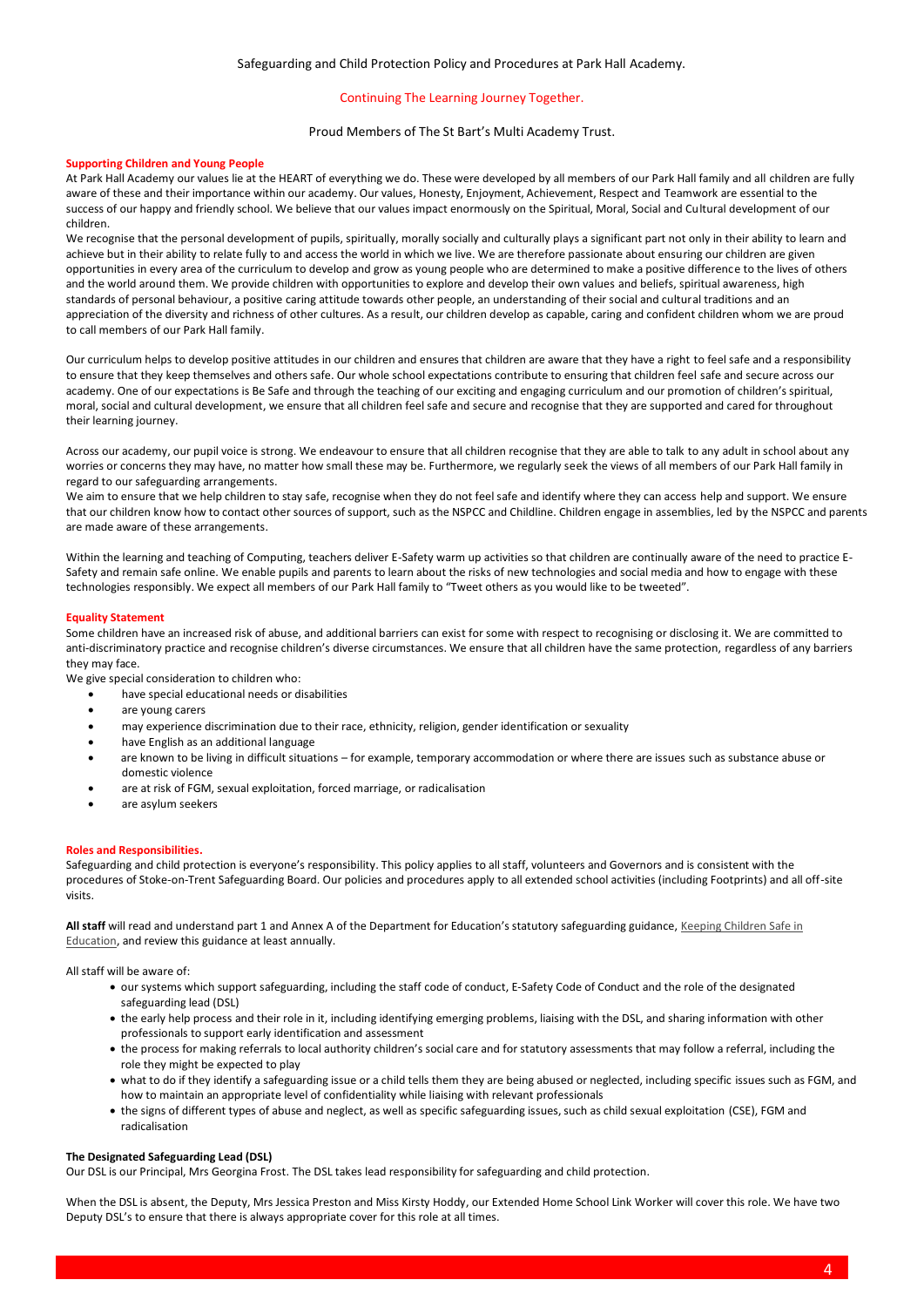## Safeguarding and Child Protection Policy and Procedures at Park Hall Academy.

## Continuing The Learning Journey Together.

## Proud Members of The St Bart's Multi Academy Trust.

The DSL will be given the time, funding, training, resources and support to:

- manage referrals, referring all suspected cases, as appropriate, to the relevant body (Local Authority Children's Social Care, Channel programme, Disclosure and Barring Service, and/or police), and support staff who make such referrals directly
- ensure that records of child protection and welfare concerns are maintained
- engage in continued professional development and provide advice and support to other staff on child welfare and child protection matters
- engage in multi-agency working and information sharing and/or support other staff to do so
- monitor the implementation of and compliance with policies and procedures

#### **Early Help Champion.**

We are committed to the Early Identification of need and Early Intervention to support our children and families. Our Early Help Champion, Miss Kirsty Hoddy, is responsible for leading on and supporting other staff to lead on Early Help Assessments and Early Help Plans for children and their families requiring help and support that does not meet the threshold for involvement with Children's' Social Care.

## **Senior Manager for Dealing with Allegations**

The Principal is the appointed person responsible for dealing with allegations of abuse made against school staff. The chair of governors will act as the 'case manager' in the event that an allegation of abuse is made against the Principal, (see appendix 3).

## **The Local Governing Committee**

The governing committee will approve this policy at each review, and hold the Principal to account for its implementation. The governing committee will also appoint a **Safeguarding Governor** to monitor the effectiveness of this policy in conjunction with the full governing committee. This is always a different person from the DSL.

## **Designated Safeguarding Governor.**

Our nominated Governor with responsibility for Safeguarding is Mrs Sue Hawley. The nominated Governor will champion good practice, liaise with the Principal to provide support and challenge, ensure that safeguarding arrangements are audited and quality assured and will provide information regarding Safeguarding to the Governing Body.

## **The Principal**

The Principal is responsible for the implementation of this policy, including:

- ensuring that staff (including temporary staff) and volunteers are informed of this policy as part of their induction
- communicating this policy to parents when their child joins the school and via the school website
- ensuring that the DSL has appropriate time, funding, training and resources, and that there is always adequate cover if the DSL is absent
- ensuring that all staff undertake appropriate safeguarding and child protection training and update this regularly
- acting as the 'case manager' in the event of an allegation of abuse made against another member of staff or volunteer.

## **All staff understand their responsibility to safeguard and protect children, know how to recognise signs of abuse and neglect and report to the Designated Safeguarding Lead any concern they have about the safety of any child.**

#### **Confidentiality, Consent and Information Sharing (See Information Sharing):**

We are committed to working openly and honestly with parents, carers and other agencies in order to ensure that pupil's needs are met. It is essential that everyone working with children can confidently share information. This is necessary not only to safeguard and protect children from harm but also to work together to support families to improve outcomes for all. We may share information about parents, carers or children for investigations undertaken by Children's Social Care. We will exercise professional curiosity by proactively seeking out information as well as sharing it. This means checking with other professionals whether they have information, and speaking to pupils alone.

The Data Protection Act 2018 is not a barrier to sharing information. It is there to ensure that personal information is managed in a sensible way and that a balance is struck between a person's privacy and public protection.

We will share any concerns we have with parents at an early stage, unless this would put a child at greater risk or compromise an investigation. Parents must be clear that our responsibilities are for safeguarding and protecting children and that this involves sharing information about them with other professionals.

It is expected that we will seek the consent of parents or carers to make a referral to Children's Social Care under section17 Children's Act – Child in Need. If parents refuse to give consent but we decide to continue with the referral, we will make this clear to Children's Social Care when we contact them.

**We do not need parents' consent to make a referral if we consider the child is in need of protection**, under section 47 of the Children's Act; although in most cases we will inform them of the child protection referral.

## **However we will not inform parents of referrals if we believe that:-**

- This would place the child or someone else at increased risk of harm;
- It would prejudice the prevention or detection of a crime, or lead to loss of evidence for a police investigation;
- It would lead to an unjustified delay in making enquiries into allegations of significant harm.

Consent is not necessary in cases where Children's Social Care are making child protection enquiries under section 47 of the Children Act 1989 and therefore when contacted by Children's Social Care, we can comply with their requests for information without seeking consent.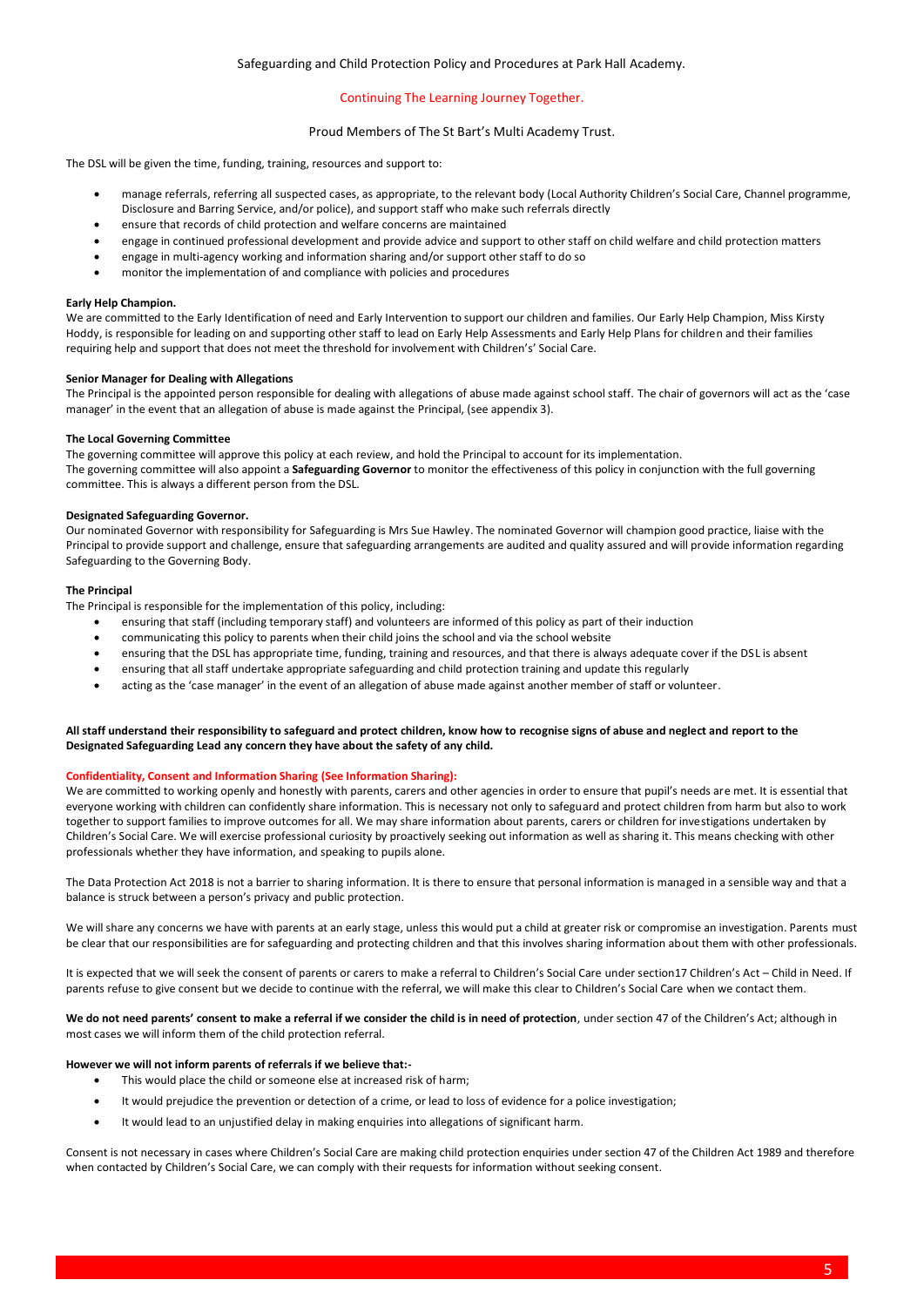## Proud Members of The St Bart's Multi Academy Trust.

#### **Recognising abuse**

**(Please see appendix 2 for details of signs and indicators of abuse).**

## **Allegations of abuse made against other pupils**

We recognise that children are capable of abusing their peers. Abuse will never be tolerated.

Most cases of pupils hurting other pupils will be dealt with under our academy's behaviour policy. This child protection and safeguarding policy will apply to any allegations that raise safeguarding concerns. This might include where the alleged behaviour:

- is serious, and potentially a criminal offence
- could put pupils in the school at risk
- is violent
- involves pupils being forced to use drugs or alcohol
- involves sexual exploitation or sexual abuse, such as indecent exposure, sexual assault, or sexually inappropriate pictures or videos (including sexting)

If a pupil makes an allegation of abuse against another pupil:

- tell the DSL and record the allegation, but do not investigate it
- the DSL will contact our Better Together Social Worker, Education Lead or Advice and Access team, as well as the police if the allegation involves a potential criminal offence
- the DSL will put a risk assessment and support plan into place for all children involved both the victim(s) and the child(ren) against whom the allegation has been made – with a named person they can talk to if needed

The DSL will contact the children and adolescent mental health services (CAMHS), if appropriate

We will minimise the risk of peer-on-peer abuse by:

- challenging any form of derogatory or sexualised language or behaviour
- being vigilant to issues that particularly affect different genders for example, sexualised or aggressive touching or grabbing towards female pupils, and initiation or hazing type violence with respect to boys
- ensuring our curriculum helps to educate pupils about appropriate behaviour and consent
- ensuring pupils know they can talk to staff confidentially by informing children of their rights and responsibilities through academy assemblies and the wider curriculum.
- ensuring staff are trained to understand that a pupil harming a peer could be a sign that the child is being abused themselves, and that this would fall under the scope of this policy.

Where pupils are involved in gang activity, older pupils may attempt to recruit younger pupils. Young people suffering from sexual exploitation may be forced to recruit other young people.

#### **Notifying Parents and Carers.**

Where appropriate, we will discuss any concerns about a child with their parents or carers. Where we believe that notifying parents may increase the risk to a child, we will discuss this with the local authority children's social care team before doing so. Where a child has made an allegation of abuse against another child, we will notify the parents of all children involved when it is appropriate to do so.

#### **Record Keeping**

All safeguarding, child protection and welfare concerns will be recorded and stored in line with the Stoke-on-Trent Safeguarding Children Board guidance. Confidential records are kept securely and are only available to those who have a professional need to see them.

All staff use CPOMS, to log any concerns or potential concerns that they may have about any child. This includes any concerns in regard to safeguarding, pastoral and emotional well-being. This information is held securely and confidentially. It is each member of staff's responsibility to log any concern or worry that they may have. We continue to record any disclosure using our Blue Reporting Concerns forms. All staff ensure that these records are accurate and factual. CPOMS enables the academy to link any concerns with family members. This ensures a co-ordinated approach to providing potential support to our children and families.

When a child leaves our academy, we will continue to support any pupil leaving the school where there have been concerns by ensuring that all appropriate information, including child protection and welfare concerns are forwarded under confidential cover to the child's destination school as a matter of priority.

#### **Reporting Concerns**

We have a structured process in line with Stoke-on-Trent Safeguarding Children Board Procedures which will be followed and adhered to by all members of our school community in cases of suspected abuse. Where we have concerns regarding a child we will liaise with the ChAD, the Children's Advice and Duty Service in an attempt to support children and families at the earliest opportunity.

**If a child is in immediate danger, you MUST inform the DSL (G Frost, Principal), or in their absence the Deputy DSL's (J Preston, Vice Principal or K Hoddy, Extended Home School Link Worker immediately).** 

The DSL will follow the Stoke-on-Trent Safeguarding Children's Board procedures.

**In the unlikely event that the DSL and Deputy DSL's are unavailable and you feel that a child is at risk of immediate danger, anyone may make a referral to the Safeguarding Referral Team. Please refer to appendix 5 and appendix 6 which clearly outline the procedures that must be followed.**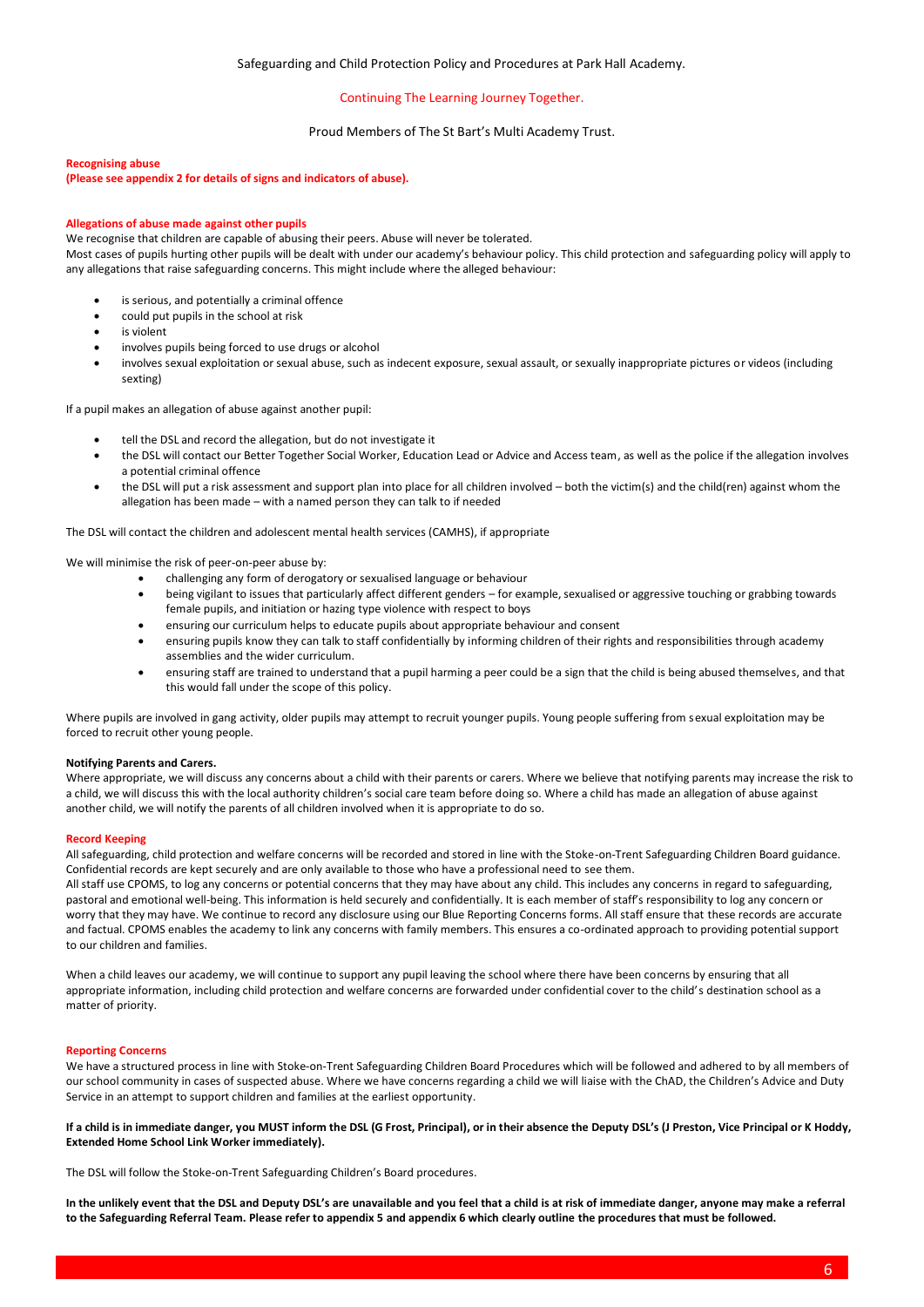## Safeguarding and Child Protection Policy and Procedures at Park Hall Academy.

## Continuing The Learning Journey Together.

Proud Members of The St Bart's Multi Academy Trust.

To ensure that the best decisions are made for children, we work in collaboration with Children's Social Care. We recognise the need to be able to challenge one another's practice. The DSL will raise concerns formally with the relevant agencies safeguarding lead in line with the LSCB escalation policy.

http://www.safeguardingchildren.stoke.gov.uk/ccm/content/safeguarding-children/professionals-folder/procedure-manuals/g-appeals-anddisagreements.en

#### **If a child makes a disclosure to you**

If a child discloses a safeguarding issue to you, you should:

• listen to and believe them. Allow them time to talk freely and **do not ask leading questions**.

Remember TED **Tell me Explain to me Describe to me**

- stay calm and do not show that you are shocked or upset
- consider the age, understanding, disability and preferred language of any child making a disclosure
- tell the child they have done the right thing in telling you, do not tell them they should have told you sooner
- do not criticise the alleged perpetrator
- explain what will happen next and that you will have to pass this information on.
- do not promise to keep secrets or make promises you cannot keep
- remain objective, not elaborating on your own personal experiences
- **never ask a child to write anything down as this can be seen as a child's statement**
- explain what has to be done next and who should be told
- write up your conversation as soon as possible in the child's own words. Where possible do so on the academy Blue Form. Stick to the facts, and do not include your own judgements
- sign and date your written record and pass it on to the DSL immediately. Alternatively, if appropriate, make a referral to children's social care and/or the police directly and tell the DSL as soon as possible that you have done so

#### All disclosures are taken seriously

## **If you discover that FGM has taken place or a pupil is at risk of FGM**

- the Department for Education's Keeping Children Safe in Education explains that FGM comprises "all procedures involving partial or total removal of the external female genitalia, or other injury to the female genital organs".
- FGM is illegal in the UK and a form of child abuse with long-lasting, harmful consequences. It is also known as 'female genital cutting', 'circumcision' or 'initiation'.
- possible indicators that a pupil has already been subjected to FGM, and factors that suggest a pupil may be at risk, are set out in appendix 3.
- **any teacher** who discovers that an act of FGM appears to have been carried out on a **pupil under 18** must immediately report this to the police, personally. This is a statutory duty, and teachers will face disciplinary sanctions for failing to meet it.
- the duty above does not apply in cases where a pupil is *at risk* of FGM or FGM is suspected but is not known to have been carried out. Staff should not examine pupils.
- **any other member of staff** who discovers that an act of FGM appears to have been carried out on a **pupil under 18** must speak to the DSL and follow our local safeguarding procedures.
- **any member of staff** who suspects a pupil is *at risk* of FGM must speak to the DSL and follow our local safeguarding procedures.
- For Stoke-on-Trent Safeguarding Children Board (Section F09) go to[: http://www.safeguardingchildren.stoke.gov.uk/FGM](http://www.safeguardingchildren.stoke.gov.uk/FGM)

You can also contact the charity NSPCC on 0808 800 5000 if you need advice on the appropriate action.

#### **Prevent**

We recognise our legal duty to prevent children from being drawn into terrorism. (s26 of the Counter-Terrorism and Security Act 2015). (See appendix 3)

#### **If you have concerns about extremism**

If a child is not at immediate risk of harm, where possible, speak to the DSL first to agree a course of action. Alternatively, make a referral to local authority children's social care directly if appropriate.

Where there is a concern, the DSL will consider the level of risk and decide which agency to make a referral to. This could includ[e Channel](https://www.gov.uk/government/publications/channel-guidance), the government's programme for identifying and supporting individuals at risk of being drawn into terrorism, or the Local Authority Children's Social Care team. The Department for Education also has a dedicated telephone helpline, 020 7340 7264, that school staff and governors can call to raise concerns about extremism with respect to a pupil. You can also emai[l counter.extremism@education.gov.uk.](mailto:counter.extremism@education.gov.uk) Note that this is not for use in emergency situations. In an emergency, call 999 or the confidential anti-terrorist hotline on 0800 789 321 if you:

- think someone is in immediate danger
- think someone may be planning to travel to join an extremist group
- see or hear something that may be terrorist-related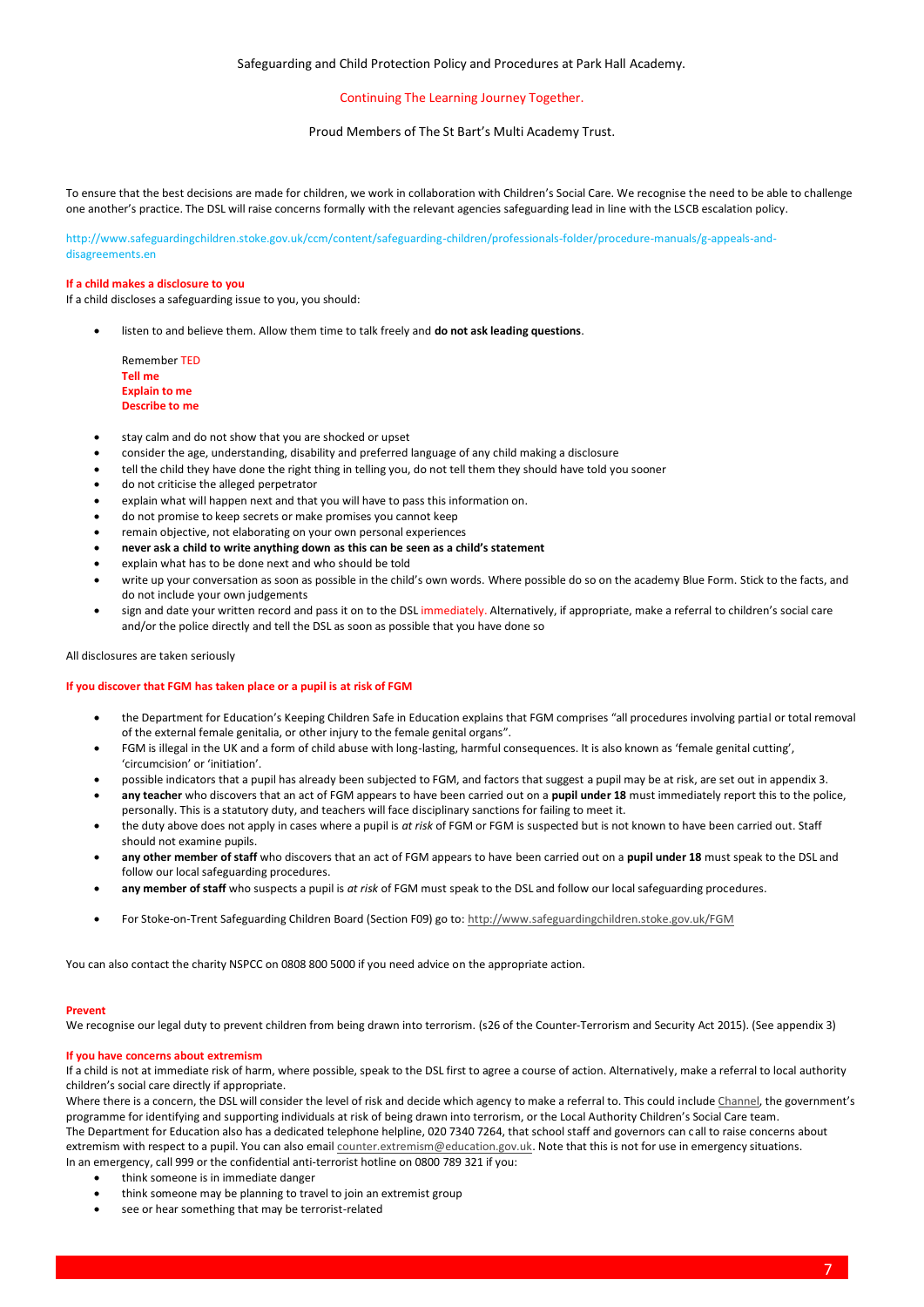Proud Members of The St Bart's Multi Academy Trust.

#### **Child Sexual Exploitation**

We recognise the need to protect children and young people from sexual exploitation. (Please refer to appendix 3 – Specific Safeguarding Issues and appendix 9 - Staffordshire Police CSE Information Report) and new information on child criminal exploitation (CCE) and child sexual exploitation (CSE) in KCSIE2020 (paragraph 28)

#### **Mental Health**

KCSIE2020 includes new information on mental health (paragraphs 4 and 34-38). All staff are aware that mental health problems can, in some cases, be an indicator that a child has suffered or is at risk of suffering abuse, neglect or exploitation. Only appropriately trained professionals should attempt to make a diagnosis of a mental health problem. Staff however, are well placed to observe children day-to-day and identify those whose behaviour suggests that they may be experiencing a mental health problem or be at risk of developing one. Where children have suffered abuse and neglect, or other potentially traumatic adverse childhood experiences, this can have a lasting impact throughout childhood, adolescence and into adulthood. It is key that staff are aware of how these children's experiences, can impact on their mental health, behaviour and education. If staff have a mental health concern about a child that is also a safeguarding concern, immediate action should be taken, following the child protection policy and speaking to the designated safeguarding lead or a deputy. Park Hall Academy actively promotes mental health knowledge, awareness and support with pupils and parents through weekly taught My Happy Mind sessions, social media videos and a parent app.

#### **Multi Agency Working Together to Support Children and their Families**

We develop and promote effective professional relationships with a wide range of agencies including School Nurses, Integrated Family Support Workers, Educational Psychologists, SEND Advisors, Co-operative Working, the Police and Children's Social Care. Please see <https://www.gov.uk/government/publications/working-together-to-safeguard-children--2>

#### **Operation Encompass**

We are an Operation Encompass School. Operation Encompass helps police and schools work together to provide emotional and practical help to children. The system ensures that when police are called to an incident of domestic abuse, where there are children in the household who have experienced the domestic incident, the police will inform the Designated Safeguarding Lead / Deputy DSL in school before the child or children arrive at school the following day. This ensures that the school has up to date relevant information about the child's circumstances and can enable support to be given to the child according to their needs.

#### **Signs of Safety**

Signs of safety is an evidence based model which focusses on identifying a families' strengths and the safety and welfare of the child or young person. The approach involves both professional and family knowledge. The strengths based approach assesses the child and family against three criteria: What are we worried about?

What is working well?

What needs to happen?

This evidenced based approach underpins our work with children and families and outlines our commitment to work in partnership with our families.

#### **Early Help**

If Early Help is appropriate, the Early Help Champion will coordinate and liaise with other agencies and co-ordinate an inter-agency assessment as appropriate.

The Early Help Champion and DSL ensure that actions are agreed and that all agencies understand the role that they are accountable for in delivering and ensuring successful outcomes for the child and family who are at the centre of Early Help. Where an Early Help is unsuccessful and expected outcomes are not met, the Early Help Champion and DSL will consider a referral to Local Authority Children's Social Care if the situation does not seem to be improving. Timelines of interventions will be monitored and reviewed.

#### **Safer Working and Managing Allegations Against Staff and Volunteers**

#### **Safer Recruitment.**

We prevent people who pose risks to children from working within our academy by ensuring that we undertake safeguarding checks in line with the statutory guidance, - Keeping Children Safe In Education: September 2020. At least one person on any interview panel for a post at our academy will have undertaken Safer Recruitment training. This is in line with Stoke-on-Trent Safeguarding Board procedures and the Department for Education's statutory guidance, Keeping Children Safe in Education, September 2020.

We ensure that agencies provide evidence that they have made the appropriate level of safeguarding checks on individuals working in school.

#### **Managing Allegations.**

We have a clear procedure in place to manage allegations against members of staff, supply staff and volunteers in line with Keeping Children Safe in Education: September 2020 and Stoke-on-Trent Safeguarding Children Board Procedure: Managing Allegations against Adults Working with Children and Young People. This procedure is detailed in Appendix 3 New guidance on handling allegations against supply staff (paragraphs 214-217)

#### **Whistle Blowing Policy.**

## **Please see Whistle Blowing Policy.**

If adults working in school ever have any concerns about any other adult working in our academy, they have a professional duty to inform the Principal, Vice Principal or Chair of Governors without delay. We cannot expect children to raise concerns in an environment where members of staff fail to do so.

## **The Use of Reasonable Force.**

There are circumstances when it is appropriate for staff in schools and colleges to use reasonable force to safeguard children and young people. The term 'reasonable force' covers the broad range of actions used by staff that involve a degree of physical contact to control or restrain children. This can range from guiding a child to safety by the arm, to more extreme circumstances such as breaking up a fight or where a young person needs to be restrained to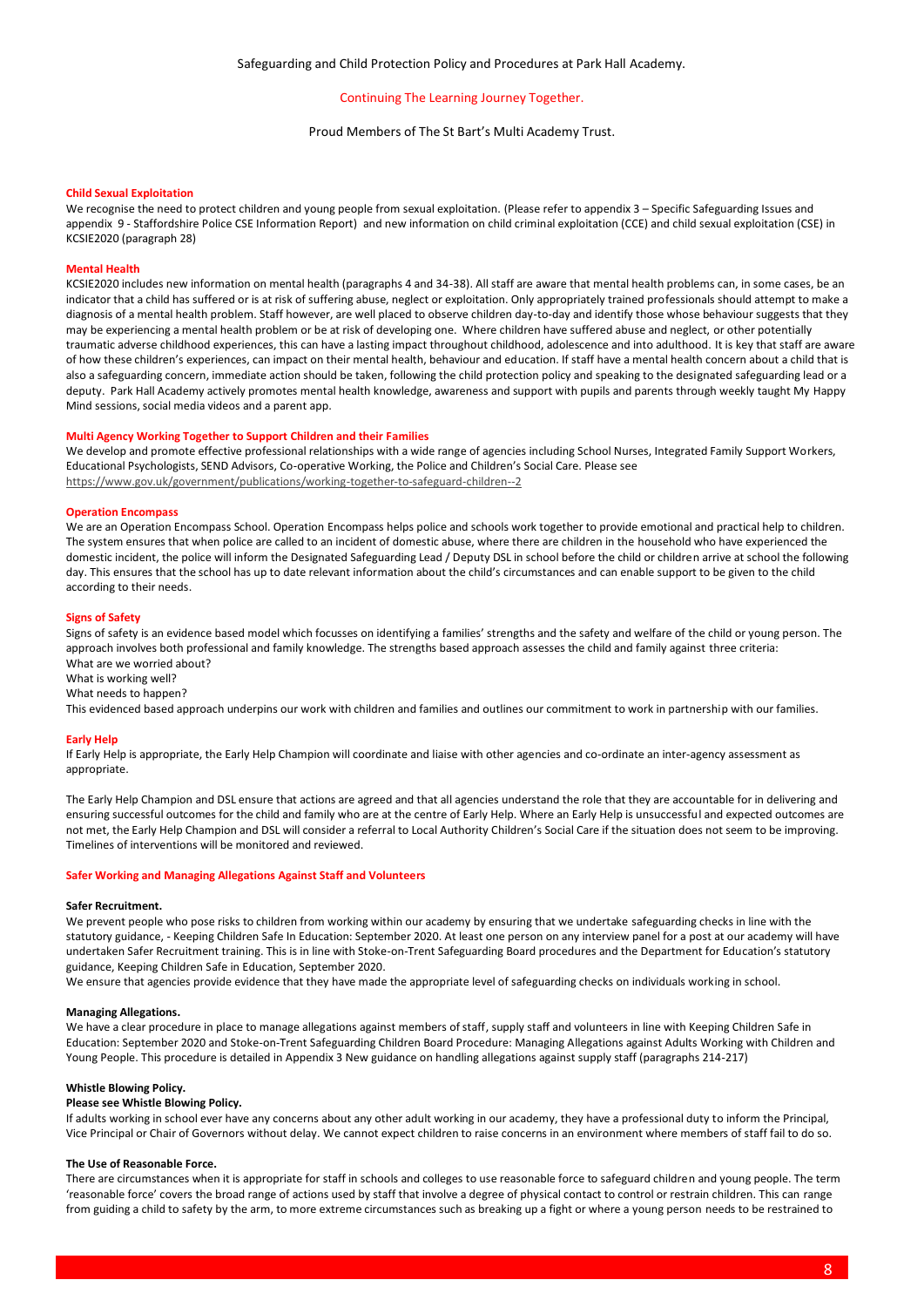## Safeguarding and Child Protection Policy and Procedures at Park Hall Academy.

## Continuing The Learning Journey Together.

#### Proud Members of The St Bart's Multi Academy Trust.

prevent violence or injury. 'Reasonable' in these circumstances means 'using no more force than is needed'. The use of force may involve either passive physical contact, such as standing between pupils or blocking a pupil's path, or active physical contact such as leading a pupil by the arm out of the classroom.

#### **Staff Induction**

All staff members will undertake safeguarding and child protection training at induction, including whistle-blowing procedures, to ensure they understand the school's safeguarding systems and their responsibilities, and can identify signs of possible abuse or neglect. Furthermore this ensures that staff are aware of their statutory duty to prevent children from being drawn into extremism (Prevent duty). At induction, staff will be required to read Part 1 of Keeping Children Safe in Education 2020, furthermore they will be made aware of their duties and responsibilities regarding E-safety and social media. Staff will also be made aware of and sign to say that they have read, understood and will adhere to our code of conduct on an annual basis.

#### **Training and Development**

All staff members will undertake level 1, face to face safeguarding training delivered by the Stoke-on-Trent Children's Safeguarding Board at least once every three years.

Training will be regularly updated and will be in line with advice from our Local Safeguarding Children Board. Staff will receive annual safeguarding and child protection updates.

All staff will have training on the government's anti-radicalisation strategy, Prevent, to enable them to identify children at risk of being drawn into terrorism and to challenge extremist ideas.

Staff will also receive regular safeguarding and child protection updates (for example, through emails, e-bulletins and staff meetings) as required, but at least annually.

#### Volunteers will receive appropriate training.

We will ensure that staff members supplied by third party agencies have also received appropriate training prior to beginning work within our academy.

The DSL and Deputy DSL's will undertake child protection and safeguarding training at least every 2 years. In addition, they will update their knowledge and skills at regular intervals and at least annually (for example, through e-bulletins, meeting other DSLs, or taking time to read and digest safeguarding developments). They will also undertake Prevent awareness training.

Each month the Designated Lead distributes a Be Safe Bulletin to all staff, sharing updates and reinforcing Safeguarding expectations and responsibilities.

#### **Local Governing Committee**

All governors receive training about safeguarding, to make sure they have the knowledge and information needed to perform their functions and understand their responsibilities. Our lead Governor for Safeguarding will engage in Safeguarding for Governors training. We will maintain accurate records of staff induction, training and annual updates.

#### **Site Security.**

All adults within our academy have a responsibility to ensure our buildings and grounds are secure and to report any issues or concerns that may arise. Visitors are required to sign in and out of our academy and wear a visitor's badge whilst on our school grounds. Where any individual is unknown, staff will challenge for clarification and reassurance.

We expect all individuals to uphold and promote our expectations and values and to show respect and concern for all members of our Park Hall family. Behaviours which are contrary to our expectations will not be tolerated. Where any individual displays behaviours contrary to our values and expectations, we have the right to refuse access.

#### **Links with other policies**

This policy links to the following policies and procedures: Promoting Positive Behaviour/Exclusions Staff code of conduct Whistleblowing Complaints Health and safety Attendance E-Safety Relationship and Sex Education First aid Curriculum

#### **Policy Review**

This policy and our procedures will be reviewed annually and in accordance with statutory policy updates.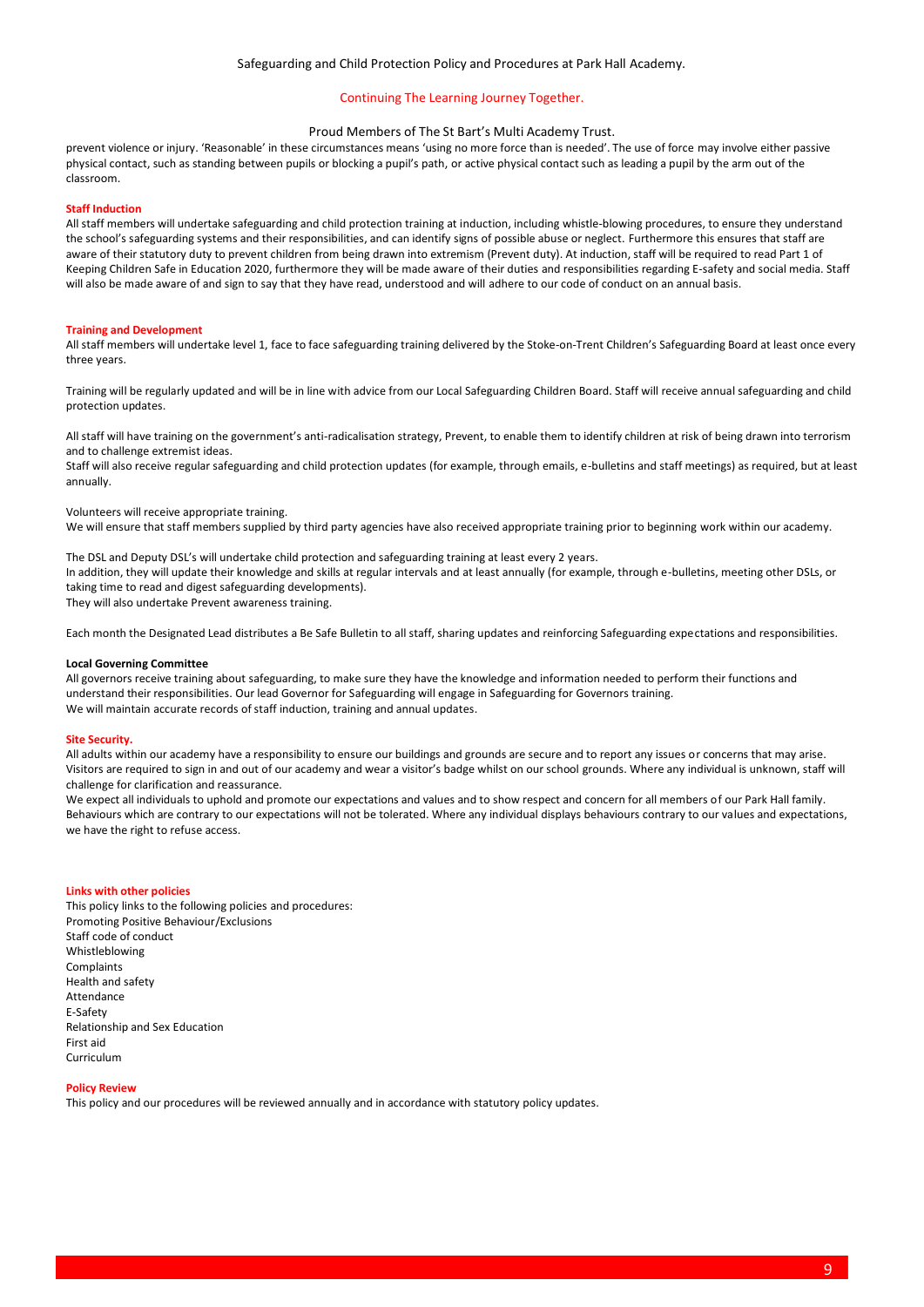Proud Members of The St Bart's Multi Academy Trust.

These appendices are based on the Department for Education's statutory guidance, Keeping Children Safe in Education 2020.

## Appendix 1: Types of Abuse - See also Indicators of Abuse and Neglect – Keeping Children Safe In Education 2020 pg. 8

Abuse, including neglect, are forms of maltreatment. A person can abuse or neglect a child by inflicting harm, by failing to act to prevent harm or by failing to meet a child's basic needs. Children may be abused within a family or by persons known or unknown to them. Increasingly children may be abused via the internet and may be abused by an adult, adults or another child or children. Safeguarding issues are rarely stand alone events that can be covered by one definition or label. In most cases, multiple issues will overlap.

#### **Physical Abuse**

Physical abuse is deliberately hurting a child, causing physical harm and injuries such as bruises, broken bones, burns or cuts. Abuse may involve hitting, shaking, throwing, poisoning, burning or scalding, drowning, suffocating or otherwise causing physical harm to a child. Physical harm may also be caused when a parent or carer fabricates the symptoms of, or deliberately induces, illness in a child.

## **Emotional Abuse**

Emotional abuse is the persistent emotional maltreatment of a child such as to cause severe and adverse effects on the child's emotional development. Some level of emotional abuse is involved in all types of maltreatment of a child, although it may occur alone.

Emotional abuse may involve:

- conveying to a child that they are worthless or unloved, inadequate, or valued only insofar as they meet the needs of another person
- not giving the child opportunities to express their views, deliberately silencing them or 'making fun' of what they say or how they communicate
- inappropriate age or development expectations
- overprotection and limitation of exploration and learning and social interaction
- seeing or hearing the ill-treatment of another, e.g. domestic abuse
- serious bullying (including cyberbullying)
- exploitation or corruption of children

## **Sexual Abuse**

Sexual abuse involves forcing or enticing a child or young person to take part in sexual activities, not necessarily involving a high level of violence, whether or not the child is aware of what is happening. The activities may involve:

- Physical contact, including assault by penetration or non-penetrative acts
- Non-contact activities, such as involving children in looking at, or in the production of, sexual images including online, watching sexual activities, encouraging children to behave in sexually inappropriate ways, or grooming a child in preparation for abuse (including via the internet)

Sexual abuse is not solely perpetrated by adult males. Women can also commit acts of sexual abuse, as can other children.

Child Sexual Exploitation (CSE) is also sexual abuse. It involves children receiving something, for example accommodation, drugs, gifts or affection, as a result of them performing sexual activities, or having others perform sexual activities on them. It could take the form of grooming of children, e.g. to take part in sexual activities or to post sexual images of themselves online.

#### **Neglect**

Neglect is the persistent failure to meet a child's basic physical and/or psychological needs, likely to result in the serious impairment of the child's health or development. Neglect may occur during pregnancy as a result of maternal substance abuse. Once a child is born, neglect may involve a parent or carer failing to:

- Provide adequate food, clothing and shelter (including exclusion from home or abandonment)
- Protect a child from physical and emotional harm or danger
- Ensure adequate supervision (including the use of inadequate care-givers)
- Ensure access to appropriate medical care or treatment

It may also include neglect of, or unresponsiveness to, a child's basic emotional needs.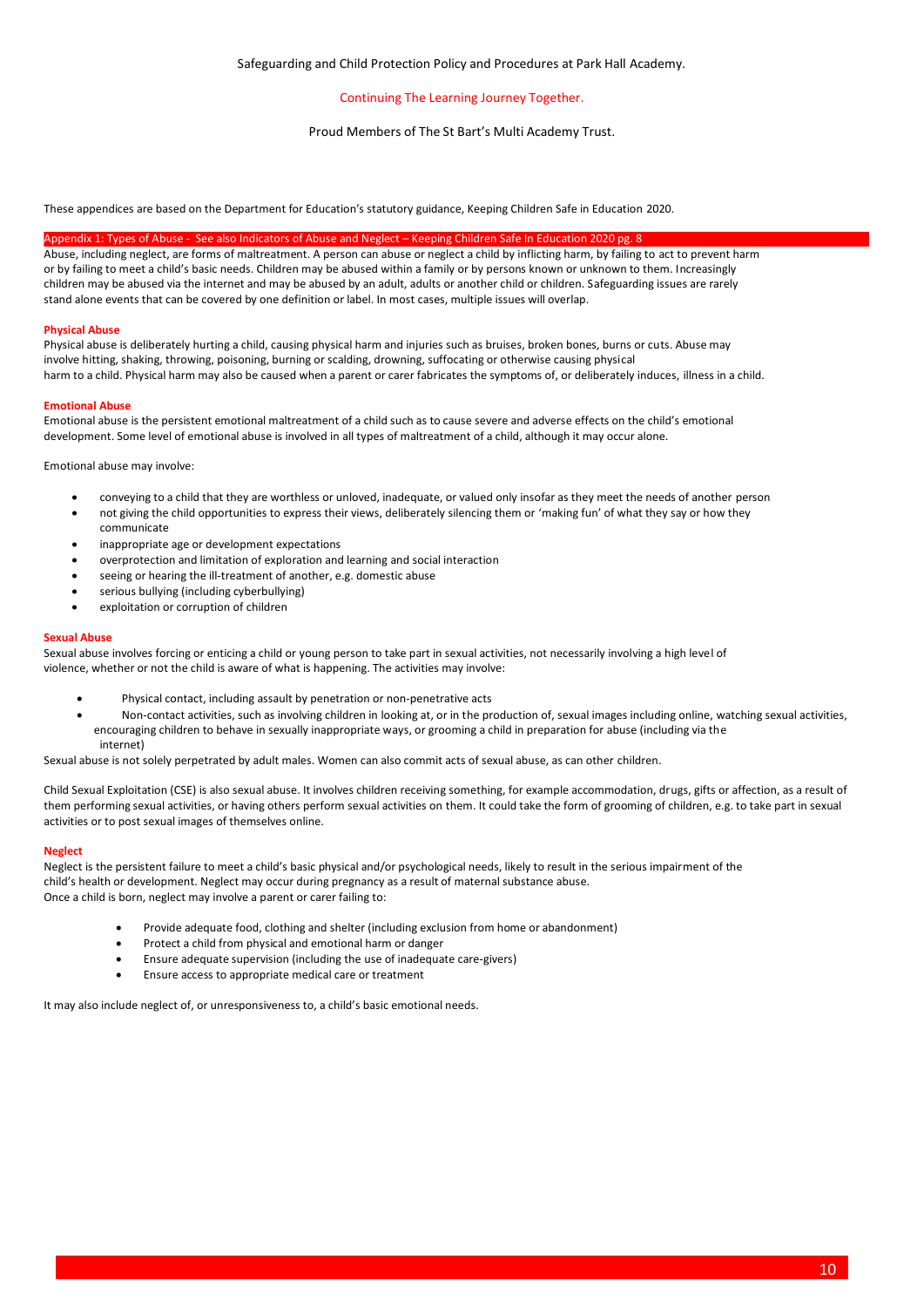## Proud Members of The St Bart's Multi Academy Trust.

## **Appendix 2: Signs and Indicators of Abuse**

The most important sign/indicator of abuse or neglect is a disclosure from a pupil, and this will always be taken seriously. Signs and indicators can often appear in a cluster. Serious case reviews have found that parental substance misuse, domestic abuse and parental mental health problems (known collectively as the 'toxic trio') coexisting in a family can increase the risks to children.

Pupils may show symptoms from one, all, or none of the categories, but staff will be vigilant to anything unusual displayed by the pupil. Many of the indicators below may be caused by other factors not connected to any form of abuse. However, if concerned, staff will always exercise professional curiosity and will share concerns with the DSL.

We are aware that in an abusive relationship, the child may:-

- Appear frightened of their parent/carer
- Act in a way that is inappropriate to their age and stage of development (whilst taking into account the different patterns of development and different ethnic groups).

We are aware that in an abusive relationship, the parent or carer may:-

- persistently avoid child health services and treatment of the child's illnesses
- have unrealistic expectations of the child
- frequently complain about or to the child and fail to provide attention or praise
- be absent
- be misusing substances
- persistently refuse to allow access on home visits by professionals
- be involved in domestic violence and abuse
- be socially isolated

Staff are constantly mindful that pupils with **special educational needs and disabilities** can face additional safeguarding challenges including:-

- assumptions that indicators of possible abuse such as behaviour, mood and injury relate to the child's disability
- children with special educational needs and disabilities are particularly vulnerable to bullying and may show no outward signs
- communication issues can be a barrier to effective safeguarding

The following table gives some examples of what staff may see or hear, but **this is not an exhaustive list and should not be used as a checklist.** 

| <b>Signs of potential</b> | Bruise marks consistent with either straps or slaps<br>$\bullet$                                                                |  |
|---------------------------|---------------------------------------------------------------------------------------------------------------------------------|--|
| <b>PHYSICAL ABUSE</b>     | Undue fear of adults - fear of going home to parents or carers<br>٠                                                             |  |
|                           | Aggression towards others<br>$\bullet$                                                                                          |  |
|                           | Unexplained injuries or burns - particularly if they are recurrent (and especially in non-mobile babies)<br>$\bullet$           |  |
|                           | Any injuries not consistent with the explanation given for them                                                                 |  |
|                           | Injuries that occur on parts of the body which are not normally exposed to falls, rough games                                   |  |
|                           | Injuries to the side of the face, the ear, the neck                                                                             |  |
|                           | Black eyes, particularly bilateral                                                                                              |  |
|                           | Reluctance to change for, or participate in games or swimming                                                                   |  |
|                           | Bruises, bites, burns, fractures etc. which do not have an accidental/ satisfactory explanation                                 |  |
|                           | Cuts/scratches in areas that would be difficult to do accidentally                                                              |  |
|                           | Injuries to the soft tissue area                                                                                                |  |
|                           | Hitting (with the hand or implement) smacking, punching, kicking, slapping, twisting/pulling ear, hair or fingers,<br>$\bullet$ |  |
|                           | holding/squeezing with a tight grip, biting, and burning                                                                        |  |
|                           | Fabricated or induced illness                                                                                                   |  |
|                           | Exposure to danger                                                                                                              |  |
| <b>Signs of potential</b> |                                                                                                                                 |  |
| <b>NEGLECT</b>            | Lack of supervision<br>٠                                                                                                        |  |
|                           | Under nourishment and subsequent failure to grow and thrive<br>$\bullet$                                                        |  |
|                           | Constant hunger<br>$\bullet$                                                                                                    |  |
|                           | Stealing or gorging food                                                                                                        |  |
|                           | Untreated illnesses<br>$\bullet$                                                                                                |  |
|                           | Inadequate care<br>$\bullet$                                                                                                    |  |
|                           | Injuries that have not received medical attention                                                                               |  |
|                           | Non-attendance for health appointments<br>$\bullet$                                                                             |  |
|                           | Inadequate/inappropriate clothing<br>$\bullet$                                                                                  |  |
|                           | Poor standards of hygiene                                                                                                       |  |
|                           | Unsafe home environment                                                                                                         |  |
|                           | Persistent lack of attention, warmth or praise                                                                                  |  |
|                           |                                                                                                                                 |  |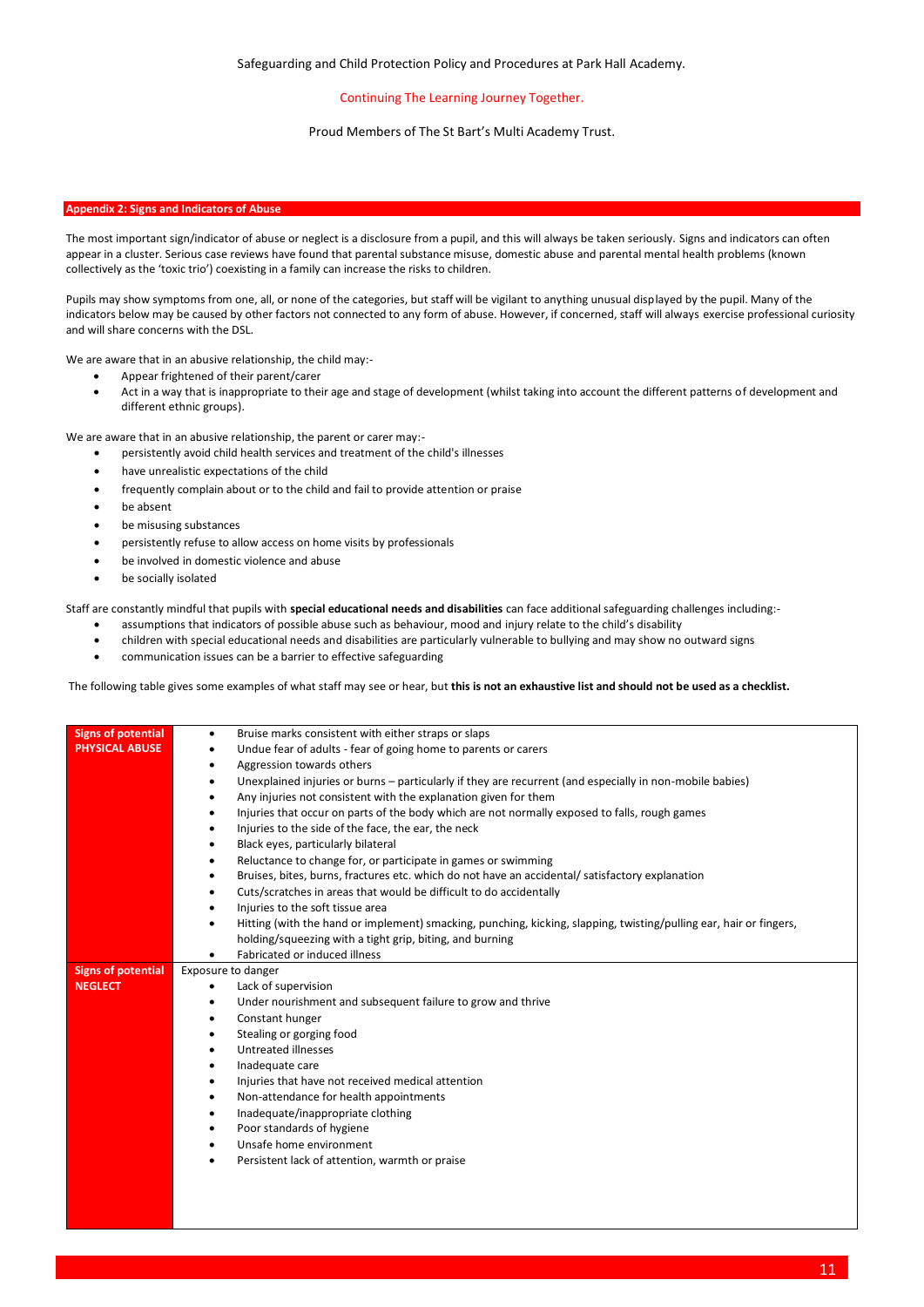## Proud Members of The St Bart's Multi Academy Trust.

|                           | <b>TOWA INCHINGIS OF THE SEBARES INIGHT: ICAGEINY TRUST.</b>                                                                |
|---------------------------|-----------------------------------------------------------------------------------------------------------------------------|
| <b>Signs of potential</b> | Changes or regression in mood or behaviour, particularly where a child withdraws or becomes clingy.<br>$\bullet$            |
| <b>EMOTIONAL</b>          | Depression / aggression, extreme anxiety<br>٠                                                                               |
| <b>ABUSE</b>              | Nervousness, frozen watchfulness<br>$\bullet$                                                                               |
|                           | Obsessions or phobias<br>$\bullet$                                                                                          |
|                           | Sudden under-achievement or lack of concentration<br>٠                                                                      |
|                           | Inappropriate relationships with peers and/or adults<br>$\bullet$                                                           |
|                           | Attention-seeking behaviour<br>٠                                                                                            |
|                           | <b>Persistent tiredness</b><br>٠                                                                                            |
|                           | Running away / stealing / lying<br>٠                                                                                        |
|                           | Parent humiliating, taunting or threatening child<br>$\bullet$                                                              |
|                           | Persistent lack of attention, warmth or praise.<br>$\bullet$                                                                |
|                           | Shouting / yelling at a child<br>٠                                                                                          |
|                           | Copying or role playing abuse seen in the home (ie domestic violence)                                                       |
|                           | Radicalisation - use of inappropriate language, violent extremist literature, the expression of extremist views, advocating |
|                           | violent action                                                                                                              |
| <b>Signs of potential</b> | Use of language that is inappropriate for age / stage of development                                                        |
| <b>SEXUAL ABUSE</b>       | Sexual knowledge inappropriate for their age / stage of development<br>٠                                                    |
|                           | Child with excessive preoccupation with sexual matters<br>$\bullet$                                                         |
|                           | Regularly engages in age inappropriate sexual play<br>$\bullet$                                                             |
|                           | Wariness on being approached<br>٠                                                                                           |
|                           | Soreness or unexplained rashes or marks in the genital areas<br>$\bullet$                                                   |
|                           | Pain on urination<br>$\bullet$                                                                                              |
|                           | Difficulty in walking or sitting<br>$\bullet$                                                                               |
|                           | Stained or bloody underclothes<br>٠                                                                                         |
|                           | Recurrent tummy pains or headaches<br>٠                                                                                     |
|                           | Bruises on inner thigh or buttock<br>٠                                                                                      |
|                           | Any allegations made by a child concerning sexual abuse<br>٠                                                                |
|                           | Sexual activity through words, play or drawing<br>$\bullet$                                                                 |
|                           | Child displaying 'sexually inappropriate' behaviour towards adults<br>$\bullet$                                             |
|                           | Inappropriate bed-sharing arrangements at home<br>٠                                                                         |
|                           | Severe sleep disturbances with fears, phobias, vivid dreams or nightmares, sometimes with overt or veiled sexual            |
|                           | connotations                                                                                                                |
|                           | Eating disorders - anorexia, bulimia<br>$\bullet$                                                                           |
|                           | Telling you about being asked to 'keep a secret'                                                                            |
|                           | Dropping hints or clues about abuse.                                                                                        |
|                           | Unaccounted sources of money or gifts, or multiple mobile phones                                                            |
|                           |                                                                                                                             |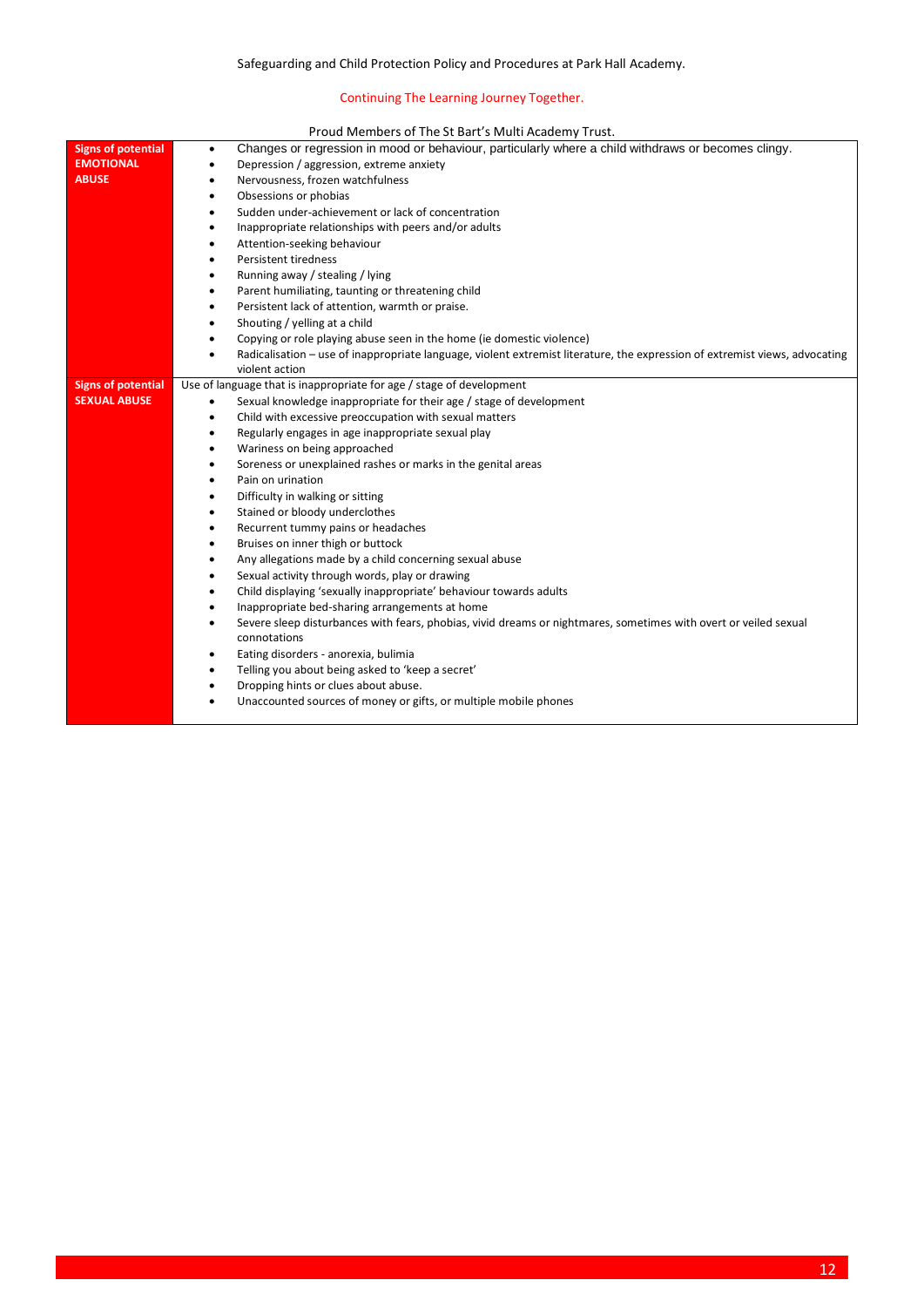## Proud Members of The St Bart's Multi Academy Trust.

## **Appendix 3: Specific Safeguarding Issues**

## **Stoke-on-Trent Safeguarding Children Board Procedures, has detailed information, policy and procedure on many specific issues. We will follow the local procedures for responding to risks.**

[http://www.safeguardingchildren.stoke.gov.uk/ccm/content/safeguarding-children/professionals-folder/procedure-manuals/d---cyp-specific-](http://www.safeguardingchildren.stoke.gov.uk/ccm/content/safeguarding-children/professionals-folder/procedure-manuals/d---cyp-specific-circumstances.en)

## [circumstances.en](http://www.safeguardingchildren.stoke.gov.uk/ccm/content/safeguarding-children/professionals-folder/procedure-manuals/d---cyp-specific-circumstances.en)

<https://www.staffsscb.org.uk/Professionals/Procedures/Section-Four/Section-4-Promoting-the-Welfare-Safety-of-Children-in-Specific-Circumstances.aspx>

#### The Government website, GOV.UK has broad government guidance on a variety of issues.

These include, Bullying, Cyberbullying, Children missing from home or care, Children missing from education, Child Sexual Exploitation (CSE), Contextual Safeguarding, Domestic Violence, Drugs, Fabricated or Induced Illness, Faith abuse, Female Genital Mutilation, Forced Marriage, Gangs and Youth Violence, Gender-based violence/violence against women and girls (VAWG), Hate crime, Mental Health, Online Safety, Peer on Peer Abuse, Private Fostering, Preventing Radicalisation and the Prevent Duty, Serious Violence, Sexual Harassment, Sexting, Self-harm and suicidal behaviour, Teenage relationship abuse, Trafficking and Voyeurism.

The above is not an exhaustive list. Please search the GOV.UK website or Stoke-on-Trent Safeguarding Board Procedures for advice on other issues.

#### **Children Missing from Education**

We recognise the need to ensure that children attend school regularly and our duty to protect those who may go missing from education. We follow the policy and guidance issued by Stoke-on-Trent City Council and Staffordshire County Council on Children Missing from Education (CME) which can be found at:<http://www.safeguardingchildren.stoke.gov.uk/ccm/content/safeguarding-children/education/education.en> [https://www.staffsscb.org.uk/Search.aspx?search\\_keywords=cme](https://www.staffsscb.org.uk/Search.aspx?search_keywords=cme)

A child going missing from education is a potential indicator of abuse or neglect, and such children are at risk of being victims of harm, exploitation or radicalisation.

All children are entitled to a full time education which is suitable to their age, ability and aptitude and any Special Educational Needs that they may have. We will follow our procedures for unauthorised absence and for dealing with children who go missing from education, particularly on repeat occasions, to help identify the risk of abuse and neglect, including sexual exploitation, and to help prevent the risks of going missing in future. We work collaboratively with the Local Authority (and other agencies where appropriate) to share information about attendance.

Where we have not been informed about a child's absence, on the first day, office staff will contact parents and carers to establish why a child is not present

in school.

The school will make all reasonable attempts to communicate with parents and carers in order to ascertain the reason for a child's absence. In the event that we are unable to make contact with parents and ascertain the reason for absence and the child has not returned to school after a total of no more than two weeks, the matter will be referred to the Local Authority.

Where a parent of a pupil notifies the school that the pupil is registered at another school or will be attending a different school in future, we record the following.

- The name of the new school
- The date on which the pupil first attended or is due to start attending that school

## **Child Sexual Exploitation**

Park Hall Academy recognises the need to protect children from sexual exploitation. Education staff are more likely to see victims on a regular basis. Staff may notice recurrent or prolonged absences and significant changes in behaviour. Therefore we are key to identifying children at risk and will raise concerns at an early stage, potentially halting the grooming process before sexual exploitation has begun.

#### We will follow the Safeguarding Children Board procedure which can be found at:

[http://www.safeguardingchildren.stoke.gov.uk/ccm/content/safeguarding-children/professionals-folder/procedure-manuals/d---cyp-specific](http://www.safeguardingchildren.stoke.gov.uk/ccm/content/safeguarding-children/professionals-folder/procedure-manuals/d---cyp-specific-circumstances.en)[circumstances.en](http://www.safeguardingchildren.stoke.gov.uk/ccm/content/safeguarding-children/professionals-folder/procedure-manuals/d---cyp-specific-circumstances.en) [https://www.staffsscb.org.uk/Search.aspx?search\\_keywords=cse](https://www.staffsscb.org.uk/Search.aspx?search_keywords=cse)

Child sexual exploitation is a form of child sexual abuse. It occurs where an individual or group takes advantage of an imbalance of power to coerce, manipulate or deceive a child or young person under the age of 18 into sexual activity (a) in exchange for something the victim needs or wants, and/or (b) for the financial advantage or increased status of the perpetrator or facilitator. The victim may have been sexually exploited even if the sexual activity appears consensual. Child sexual exploitation does not always involve physical contact; it can also occur through the use of technology. (DfE 2017.)

**Children cannot consent to being abused.** Irrespective of the child's age and even where a child may believe they are voluntarily engaging in sexual activity with the person who is exploiting them, it is not uncommon for children not to realise that they are being exploited.

Some of the following signs may be indicators of sexual exploitation:-

- Children with unexplained gifts or new possessions;
- Having multiple mobile phones and worrying about losing contact via mobile phone;
- Children who associate with other young people involved in exploitation;
- Children who have older boyfriends or girlfriends;
- Inappropriate sexual or sexualised behaviour;
- Sexual activity/underage sexual activity;
- Sexually risky behaviour, 'swapping' sex;
- Seen at known places of concern:
- Involved in abusive relationships;
- Intimidated and fearful of certain people or situations;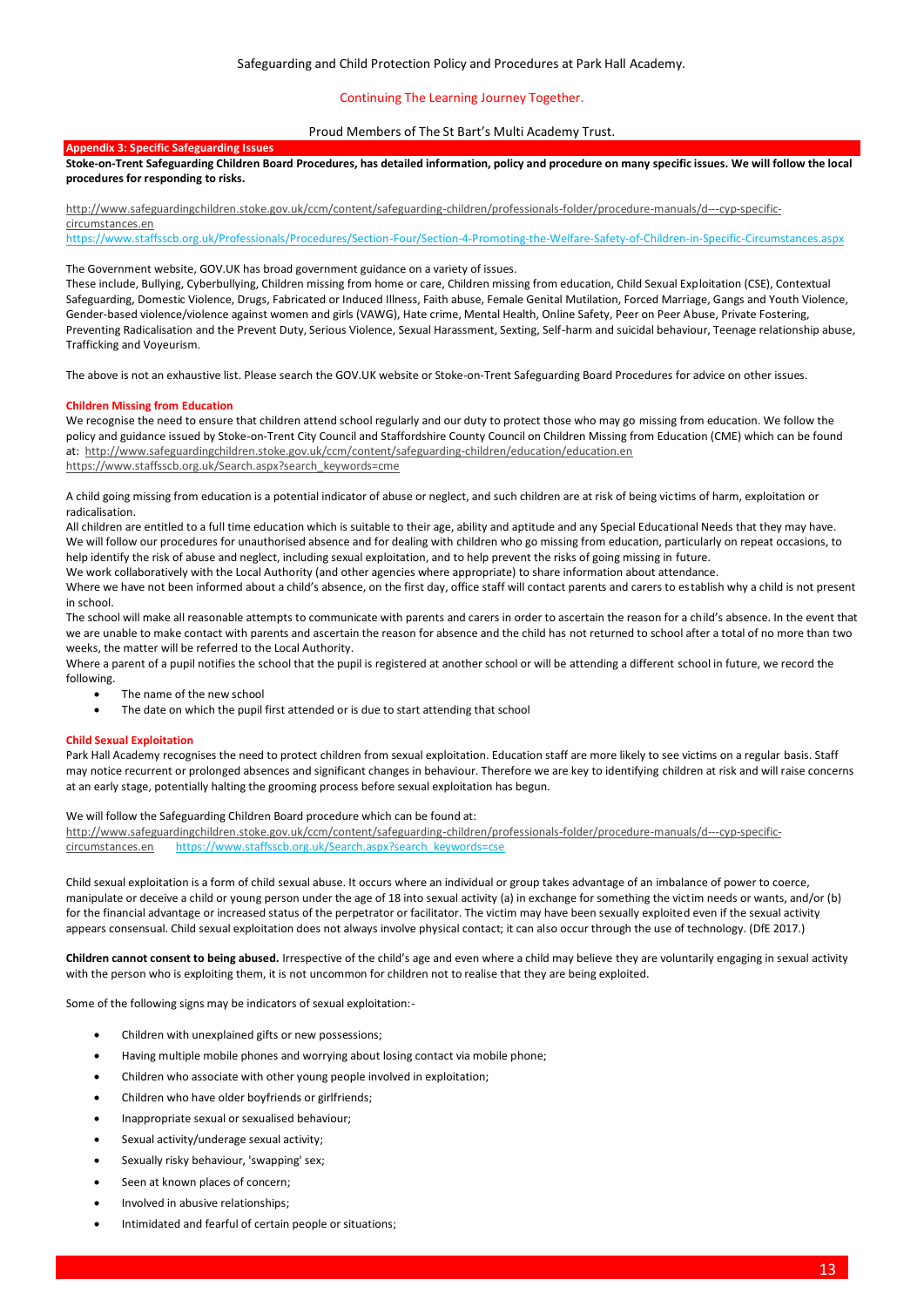## Proud Members of The St Bart's Multi Academy Trust.

- Hanging out with groups of older people, or anti-social groups, or with other vulnerable peers or known perpetrators;
- Children who suffer from sexually transmitted infections or become pregnant;
- Children who suffer from changes in emotional well-being;
- Children who misuse drugs and alcohol;
- Children who go missing for periods of time or regularly come home late;
- Children who regularly miss school or education or don't take part in education;
- Injuries from physical assault, physical restraint, sexual assault.

Where a member of staff sees one or more of these indictors, or otherwise has cause for concern, this information will be recorded and passed, without delay, to the DSL following usual safeguarding procedures.

We will use the Sexual Exploitation Risk Factor Matrix (RFM) to identify pupils at low, medium or high risk of sexual exploitation. The Matrix can be found on the links below:- [http://www.safeguardingchildren.stoke.gov.uk/ccm/content/safeguarding-children/professionals-folder/procedure-manuals/d---cyp](http://www.safeguardingchildren.stoke.gov.uk/ccm/content/safeguarding-children/professionals-folder/procedure-manuals/d---cyp-specific-circumstances.en)[specific-circumstances.en](http://www.safeguardingchildren.stoke.gov.uk/ccm/content/safeguarding-children/professionals-folder/procedure-manuals/d---cyp-specific-circumstances.en) [https://www.staffsscb.org.uk/Search.aspx?search\\_keywords=risk%20matrix%20for%20cse](https://www.staffsscb.org.uk/Search.aspx?search_keywords=risk%20matrix%20for%20cse%20) Pupils will be referred to the CSE Panel if deemed appropriate, following completion of the Risk Factor Matrix.

We will also share information with Staffordshire Police Child Exploitation Team to contribute to their intelligence gathering to prevent and detect cases of CSE; so even apparently minor pieces of information should be given to the DSL.

Where we identify that a child under the age of 13 is involved in sexual activity, this will always be immediately reported to the police.

## **Peer on Peer Abuse**

All staff should be aware that children can abuse other children (often referred to as peer on peer abuse). This is most likely to include, but may not be limited to:

- bullying (including cyberbullying);
- physical abuse such as hitting, kicking, shaking, biting, hair pulling, or otherwise causing physical harm;
- sexual violence such as rape, assault by penetration and sexual assault;
- sexual harassment, such as sexual comments, remarks, jokes and online sexual harassment
- voyeurism upskirting, which typically involves taking a picture under a person's clothing without them knowing, with the intention of viewing their genitals or buttocks to obtain sexual gratification, or cause the victim humiliation, distress or alarm;
- initiation/hazing type violence and rituals.

## **Sexting**

- Sexting among children can be a common occurrence in which the police may need to become involved, depending upon the circumstances.
- The DSL will record all incidents of sexting, and include both the actions taken and the actions not taken, together with the justifications for the decisions made.

In applying judgement to the sexting incident, the following will be considered:-

- Significant age difference between the sender/receiver involved.
- If there is any external coercion involved or encouragement beyond the sender/receiver.
- If you recognise the child as more vulnerable than is usual.
- If the image is of a severe or extreme nature.
- If the situation is not isolated and the image has been more widely distributed.
- If this is not the first time children have been involved in a sexting act.
- If other knowledge of either the sender or recipient may add cause for concern.

This is not an exhaustive list, but presence of the above will escalate concern. We will manage cases of sexting in line with the LSCB policy – Responding to Sexting and Youth Produced Imagery, which is found at :- [http://www.safeguardingchildren.stoke.gov.uk/ccm/content/safeguarding](http://www.safeguardingchildren.stoke.gov.uk/ccm/content/safeguarding-children/professionals-folder/procedure-manuals/d---cyp-specific-circumstances.en)[children/professionals-folder/procedure-manuals/d---cyp-specific-circumstances.en](http://www.safeguardingchildren.stoke.gov.uk/ccm/content/safeguarding-children/professionals-folder/procedure-manuals/d---cyp-specific-circumstances.en)

## **Serious Violence**

All staff are aware of indicators, which may signal that children are at risk from, or are involved with serious violent crime. These may include:

- increased absence from school.
- a change in friendships or relationships with older individuals or groups,
- a significant decline in performance, signs of self-harm or a significant change in wellbeing, or signs of assault or unexplained injuries.
- Unexplained gifts or new possessions could also indicate that children have been approached by, or are involved with, individuals associated with criminal networks or gangs.

All staff are aware of the associated risks and understand the measures in place to manage these. Advice for schools and colleges is provided in the Home Office's Preventing youth violence and gang involvement and its Criminal exploitation of children and vulnerable adults: county lines guidance[:https://www.gov.uk/government/publications/advice-to-schools-and-colleges-on-gangs-and-youth-violence](https://www.gov.uk/government/publications/advice-to-schools-and-colleges-on-gangs-and-youth-violence)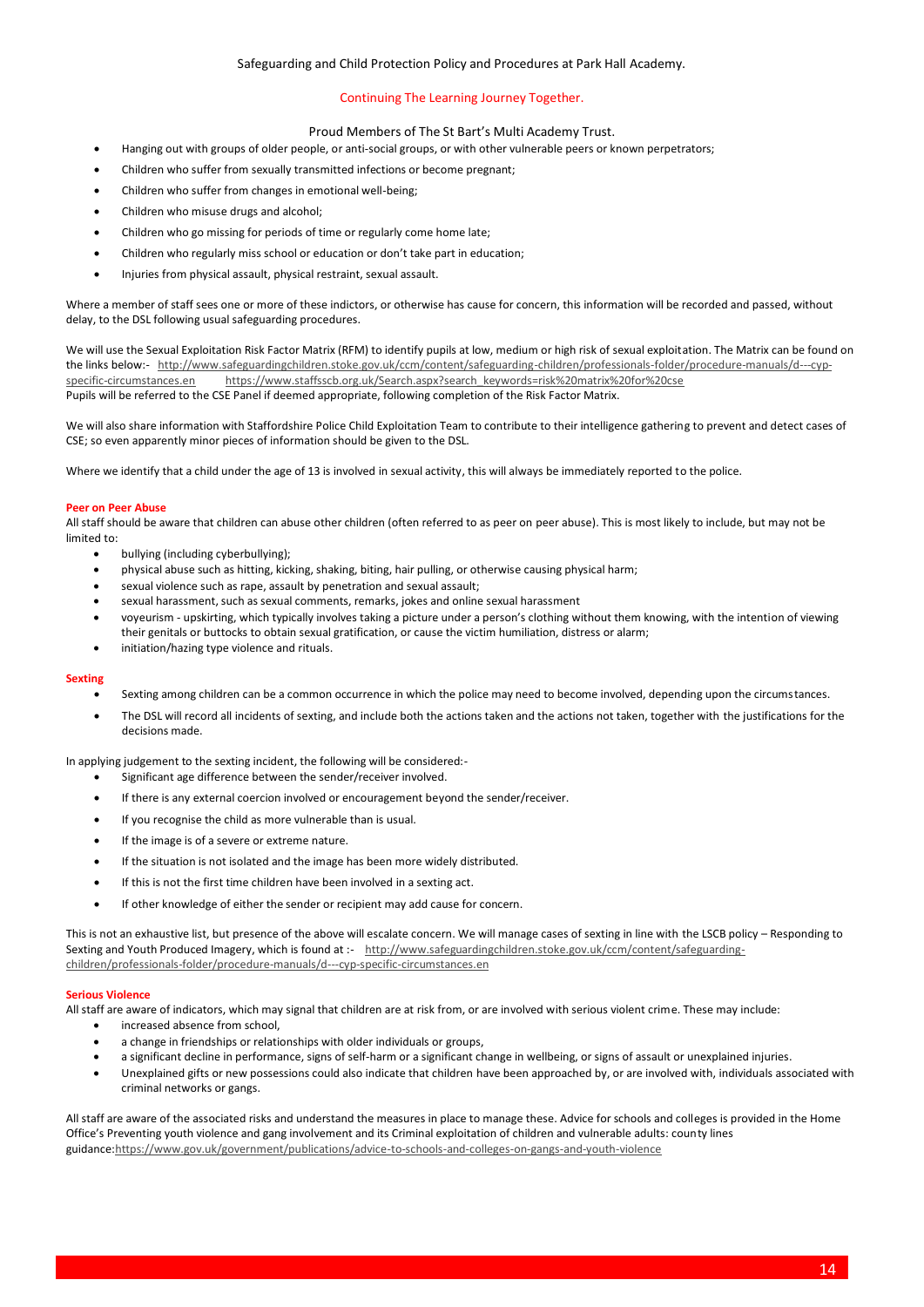## Safeguarding and Child Protection Policy and Procedures at Park Hall Academy.

## Continuing The Learning Journey Together.

## Proud Members of The St Bart's Multi Academy Trust.

## **Domestic Violence**

The definition of "domestic violence and abuse" was updated by the Home Office in March 2013 to include the reality that many young people are experiencing domestic abuse and violence in relationships at a young age. They may therefore be Children in Need or likely to suffer significant harm. The latest definition from the Home Office is as follows:

"Any incident or pattern of incidents of controlling, coercive, threatening behaviour, violence or abuse between those aged 16 or over who are, or have been, intimate partners or family members regardless of gender or sexuality. The abuse can encompass, but is not limited to:

- Psychological
- **Physical**
- Sexual
- Emotional"

Staff should be aware that any disclosures made by children may have a background in domestic abuse and that this abuse may be part of an overall pattern of abuse or violence towards women and girls in the family. That said domestic abuse can also be experienced by males and assumptions should not be made based on the gender of perpetrators of domestic abuse.

The domestic violence and abuse policy can be found at :[-http://www.safeguardingchildren.stoke.gov.uk/ccm/content/safeguarding-children/professionals](http://www.safeguardingchildren.stoke.gov.uk/ccm/content/safeguarding-children/professionals-folder/procedure-manuals/d---cyp-specific-circumstances.en)[folder/procedure-manuals/d---cyp-specific-circumstances.en](http://www.safeguardingchildren.stoke.gov.uk/ccm/content/safeguarding-children/professionals-folder/procedure-manuals/d---cyp-specific-circumstances.en)

## **Female Genital Mutilation (FGM)**

We recognise our duty to protect children and young people against the practice of FGM and to immediately report to the police information regarding to FGM being carried out.

We follow the Safeguarding Children Board procedure which can be found at: [http://www.safeguardingchildren.stoke.gov.uk/ccm/content/safeguarding](http://www.safeguardingchildren.stoke.gov.uk/ccm/content/safeguarding-children/professionals-folder/procedure-manuals/f-vulnerable-cyp.en)[children/professionals-folder/procedure-manuals/f-vulnerable-cyp.en](http://www.safeguardingchildren.stoke.gov.uk/ccm/content/safeguarding-children/professionals-folder/procedure-manuals/f-vulnerable-cyp.en)

Female Genital Mutilation comprise all procedures involving partial or total removal of the external female genitalia or other injury to the female organs. It is illegal in the UK and is a form of child abuse with long lasting, harmful consequences.

Girls who are threatened with, or who have undergone FGM may withdraw from education, restricting their educational and personal development. They may feel unable to go against the wishes of their parents and consequently may suffer emotionally; they may appear anxious, depressed and emotionally withdrawn; present a sudden decline in performance, aspirations or motivation.

## **Signs that may indicate FGM is planned:-**

- Child talking about getting ready for a special ceremony, procedure or celebration either abroad or in the UK;
- Family taking a long trip abroad;
- Child's family being from one of the 'at risk' communities for FGM (examples include Kenya, Somalia, Sudan, Sierra Leon, Egypt, Nigeria, Eritrea as well as non-African communities including Yemeni, Afghani, Kurdistan, Indonesia and Pakistan;)
- Knowledge that the child's sibling has undergone FGM;
- Child talks about going to be 'cut'
- Child talks about preparing for marriage or preparing to become a woman;

*(Nb – families travelling abroad for long holidays is not in itself unusual, and not all families from the above named countries will practice FGM.)* 

## **Signs that may indicate a child has undergone FGM:**

- Prolonged absence from school and other activities;
- Behaviour change on return from a holiday abroad, such as being withdrawn and appearing subdued;
- Bladder or menstrual problems;
- Finding it difficult to sit still and looking uncomfortable;
- Complaining about pain between the legs;
- Mentioning something somebody did to them that they are not allowed to talk about;
- Secretive behaviour, including isolating themselves from the peers;
- Reluctance to take part in physical activity;
- Repeated urinal tract infection;
- Disclosure.

Where a member of staff sees one or more of these indictors, or otherwise has cause for concern, this information will be recorded and passed on without delay to the DSL following usual safeguarding procedures.

Staff should be aware of new mandatory reporting requirements with regards to *known* cases of female genital mutilation (FGM) which require teachers to personally report to the police (on the telephone number 101) cases where they discover that an act of FGM appears to have been carried out. Further details can be found Annex A of Keeping Children Safe in Education September 2019.

DFE multi agency practice guidelines for female-genital-mutilation (April 2016) :- [https://www.gov.uk/government/publications/multi-agency-statutory](https://www.gov.uk/government/publications/multi-agency-statutory-guidance-on-female-genital-mutilation)[guidance-on-female-genital-mutilation.](https://www.gov.uk/government/publications/multi-agency-statutory-guidance-on-female-genital-mutilation)

NSPCC FGM helpline can be contacted on 0800 028 3550 or use the NSPCC email address to request support at: fgmhelp@nspcc.org.uk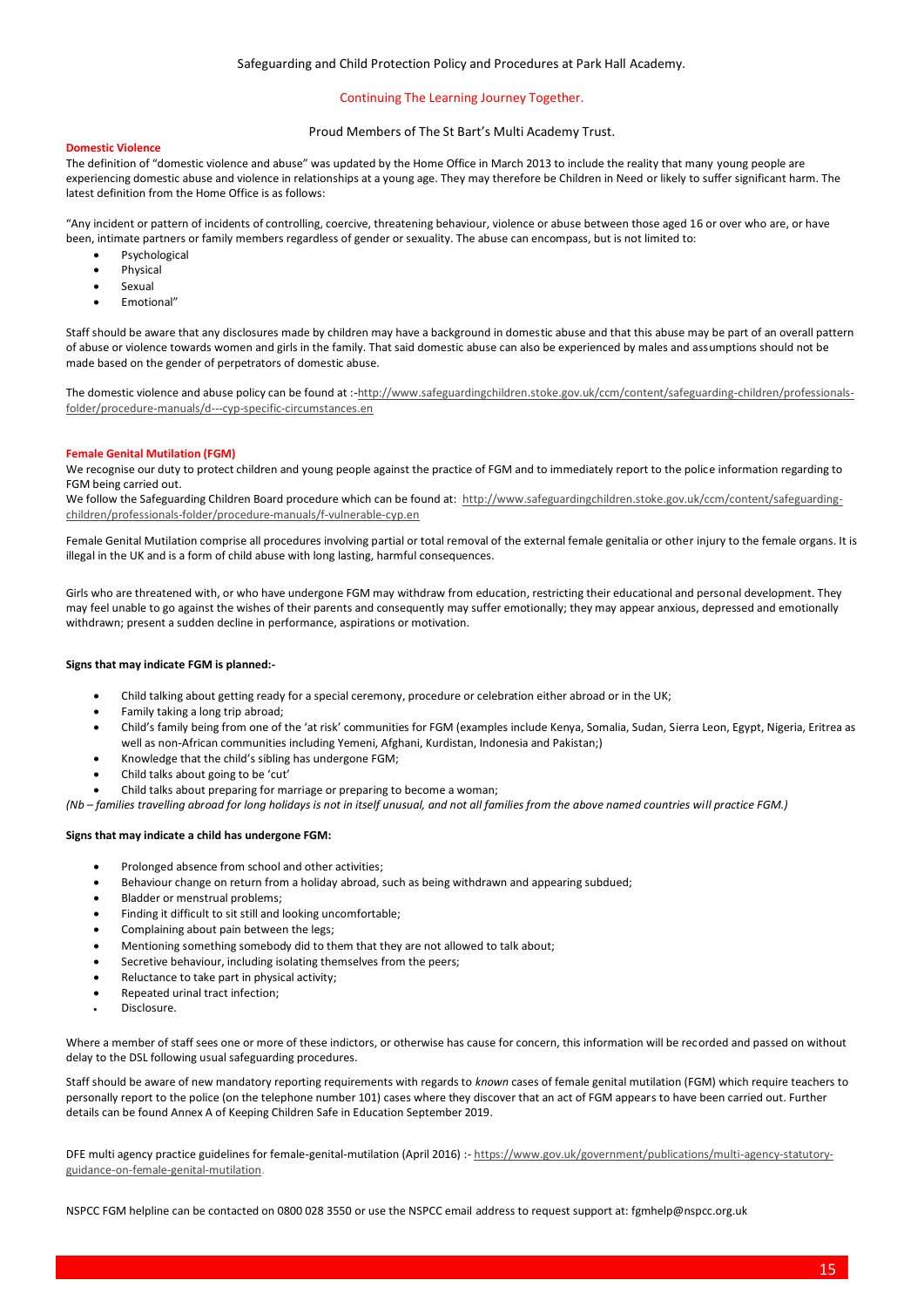## Proud Members of The St Bart's Multi Academy Trust.

#### **Forced Marriage**

We recognise the need to protect children against forced marriage.

#### We will follow the Safeguarding Children Board procedure which can be found at:

[http://www.safeguardingchildren.stoke.gov.uk/ccm/content/safeguarding-children/professionals-folder/procedure-manuals/d---cyp-specific](http://www.safeguardingchildren.stoke.gov.uk/ccm/content/safeguarding-children/professionals-folder/procedure-manuals/d---cyp-specific-circumstances.en)[circumstances.en](http://www.safeguardingchildren.stoke.gov.uk/ccm/content/safeguarding-children/professionals-folder/procedure-manuals/d---cyp-specific-circumstances.en)

A clear distinction must be made between a forced marriage and an arranged marriage. A forced marriage is a marriage that is performed under duress and without the full and informed consent or free will of both parties (and is therefore very different to an arranged marriage. A forced marriage may be between children, a child and an adult, or between adults, and both males and females can be forced to marry against their will. In referring to children, we refer to both primary and secondary school age children. A forced marriage is considered to be domestic violence. One Chance Rule - Where there are concerns about forced marriage, we will not speak to the family as professionals may only have one chance to speak to a potential victim and we therefore must ensure that the appropriate intervention, response and support is initiated. Staff will pass any concerns immediately to the DSL and child protection procedures will be activated.

Further information on the role of educational establishments can be found in Multi-agency guidelines: Handling cases of forced marriage. pages 32-36. Advice can be sought from the Forced Marriage Unit on 020 7008 0151 or

## **Preventing Radicalisation**

Schools have a duty to prevent children from being drawn into terrorism. (s26 of the Counter-Terrorism and Security Act 2015). We recognise the need to protect children against the messages of all violent extremism including that linked to Far Right/Neo Nazi/White Supremacist, Al Qaeda/ISIS ideologies; Irish Nationalist and Loyalist paramilitary groups and that linked to Animal Rights movements. Radicalisation refers to the process by which a person comes to support terrorism and forms of extremism. Extremism is vocal or active opposition to fundamental British values, such as democracy, the rule of law, individual liberty, and mutual respect and tolerance of different faiths and beliefs.

There is no place for extremist views of any kind in our academy.

Our curriculum promotes respect, tolerance and diversity. Children are encouraged to share their views and recognise that everyone is entitled to their own views (except extremist views) and that they must respect the views of all.

We actively promote the spiritual, moral, social and cultural development of our pupils, in line with Promoting Fundamental British Values as part of SMSC in Schools.

The DSL will undertake Prevent awareness training and make sure that staff have access to appropriate training to equip them to identify children at risk. Designated safeguarding leads and other senior leaders follow the revised [Prevent duty guidance: for England and Wales,](https://www.gov.uk/government/publications/prevent-duty-guidance) especially paragraphs 57-76, which are specifically concerned with schools (and also covers childcare). The guidance is set out in terms of four general themes: risk assessment, working in partnership, staff training, and IT policies.

We will assess the risk of children in our school being drawn into terrorism. This assessment will be based on an understanding of the potential risk in our local area, in collaboration with our local safeguarding children board and local police force.

We will ensure that suitable internet filtering is in place, and equip our pupils to stay safe online at school and at home.

There is no single way of identifying an individual who is likely to be susceptible to an extremist ideology. Radicalisation can occur quickly or over a long period. Potential indicators a child is at risk of being radicalised or exposed to extreme views might include:

- Spending increasing time in the company of other suspected extremists.
- Day-to-day behaviour becoming increasingly centered on an extremist ideology, group or cause.
- Loss of interest in friends and activities not associated with the extremist ideology, group or cause.
- Possession of materials or symbols associated with an extremist cause.
- Attempts to recruit others to the group/cause.
- Communications with others that suggests identification with an extremist group, cause or ideology.
- Using insulting to derogatory names for another group.
- Increase in prejudice-related incidents committed by that person, which may include physical or verbal assault; provocative behaviour; derogatory name calling; prejudice related ridicule or name calling; refusal to co-operate; attempts to recruit to prejudice-related organisations; or condoning or supporting violence towards others.

Children who are at risk of radicalisation may have low self-esteem, or be victims of bullying or discrimination. It is important to note that these signs can also be part of normal behaviour – staff should have confidence in their instincts and seek advice if something feels wrong.

If staff become aware that a child is vulnerable to being radicalised or exposed to extreme views they must report their concerns to the DSL without delay. The DSL will liaise with other appropriate agencies and make referrals directly to the Channel Panel if deemed necessary at [prevent@staffordshire.pnn.police.uk](mailto:prevent@staffordshire.pnn.police.uk)

**Channel** is a programme which focuses on providing support at an early stage to people who are identified as being vulnerable to being drawn into terrorism. Engagement with the programme is entirely voluntary but we will encourage and support engagement at all stages. Staff should **always** take action if they are worried.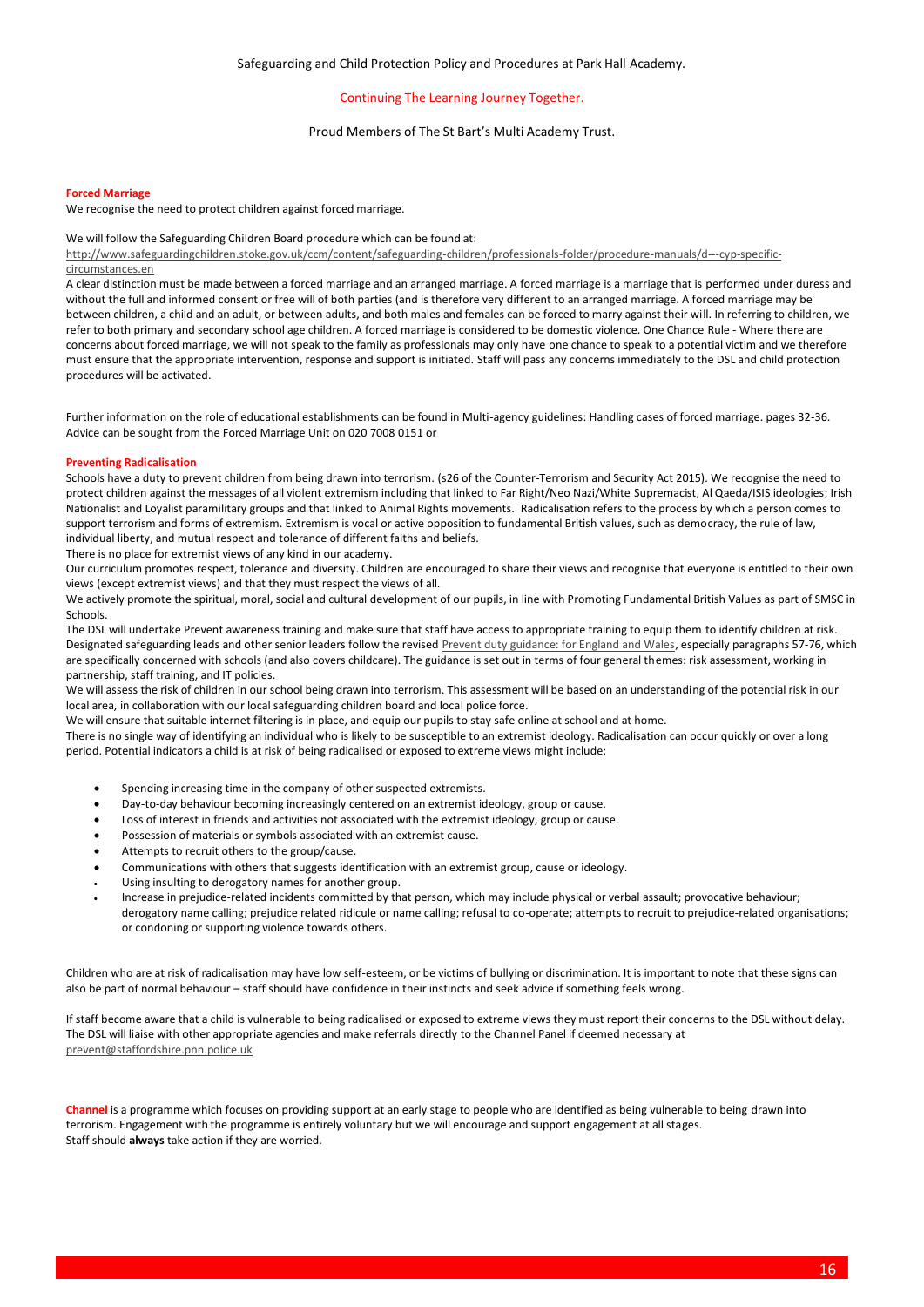## Proud Members of The St Bart's Multi Academy Trust.

## **Looked After Children**

The most common reason for children becoming looked after is as a result of abuse and/or neglect. We ensure that staff have the skills, knowledge and understanding to keep looked after children safe. We ensure that appropriate staff have the information they need in relation to a child's looked after legal status (whether they are looked after under voluntary arrangements with consent of parents or on an interim or full care order) and the child's contact arrangements with birth parents or those with parental responsibility. The Designated Teacher also holds information about the child's care arrangements and the levels of authority delegated to the carer by the authority looking after him/her. The designated safeguarding lead has details of the child's social worker and the name of the virtual school head in the authority that looks after the child. A previously looked after child potentially remains vulnerable and all staff should have the skills, knowledge and understanding to keep previously looked after children safe. When dealing with looked after children and previously looked after children, it is important that all agencies work together and prompt action is taken when necessary to safeguard these children, who are a particularly vulnerable group. The designated teacher alongside teaching and learning support staff, promote the educational achievement of registered pupils who are looked after.

#### **Private Fostering**

We recognise our duty to notify Children's Social Care if a child is living in a private fostering arrangement.

Private Fostering refers to a situation where a child under 16 years (under 18 if they are disabled) is being cared for by someone other than a parent or close relative for 28 days or more. Close relatives are defined as grandparents, aunty, uncle or older sibling).

This can include children sent from abroad to stay with family members, teenagers who may be living with the family of a friend, boyfriend or girlfriend and those living short term with host families while studying.

All staff are responsible for asking questions to clarify family arrangements if there is a change of living arrangements or person caring for a child or if the relationship between the child and carer or living arrangements are unclear or concerning.

Should a member of staff become aware that a child may be living in a Private Fostering arrangement, they will report this without delay to the DSL. The DSL will encourage the parent or carer to inform the Local Authority. Additionally, we will report the private fostering arrangements to the Local Authority by contacting the Safeguarding referral team on 01782 235100.

#### **Anti Bullying**

Park Hall Academy has zero tolerance with regards to bullying and we have an Anti-Bullying Policy which is set out in a separate document. This policy relates to all forms of bullying including cyber, racist, homophobic and gender related bullying.

The subject of bullying is addressed at regular intervals in the personal, social and health education (PSHE) curriculum and anti-bullying assemblies. If bullying is particularly serious, or the anti-bullying procedures are deemed to be ineffective, the Principal and the DSL will consider implementing child protection procedures.

Staff members will neither allow nor condone bullying. To do so may lead to consideration under child protection and disciplinary procedures.

#### **E- Safety**

We recognise our responsibility for online safety. Our academy has a separate E-Safety policy which outlines the ways in which we aim to keep children safe online.

Children are not allowed to access social networking sites in school and are made aware of the age restrictions associated with social media. This information is communicated and shared with parents and carers.

Cyber-bullying is treated as seriously as any other type of bullying and will be managed through our anti-bullying procedures.

We use online forensic software to monitor all computer use in school.

If any adult in school is aware that a child is vulnerable to harm online, this will be reported immediately to the DSL and safeguarding procedures will be followed. In some cases, the Police may become involved if a child is at risk of exploitation due to their use of the internet or social media.

## **Contextual Safeguarding**

Safeguarding incidents and/or behaviours can be associated with factors outside the academy and/or can occur between children outside the academy. All staff, but especially the designated safeguarding lead (and deputies) should be considering the context within which such incidents and/or behaviours occur. This is known as contextual safeguarding, which simply means assessments of children should consider whether wider environmental factors are present in a child's life that are a threat to their safety and/or welfare. We understand the importance of providing as much information as possible as part of the referral process to allow assessments to consider all the available evidence and the full contact of any possible abuse.

For further information see **Keeping [Children Safe in Education 2020](https://assets.publishing.service.gov.uk/government/uploads/system/uploads/attachment_data/file/954314/Keeping_children_safe_in_education_2020_-_Update_-_January_2021.pdf)**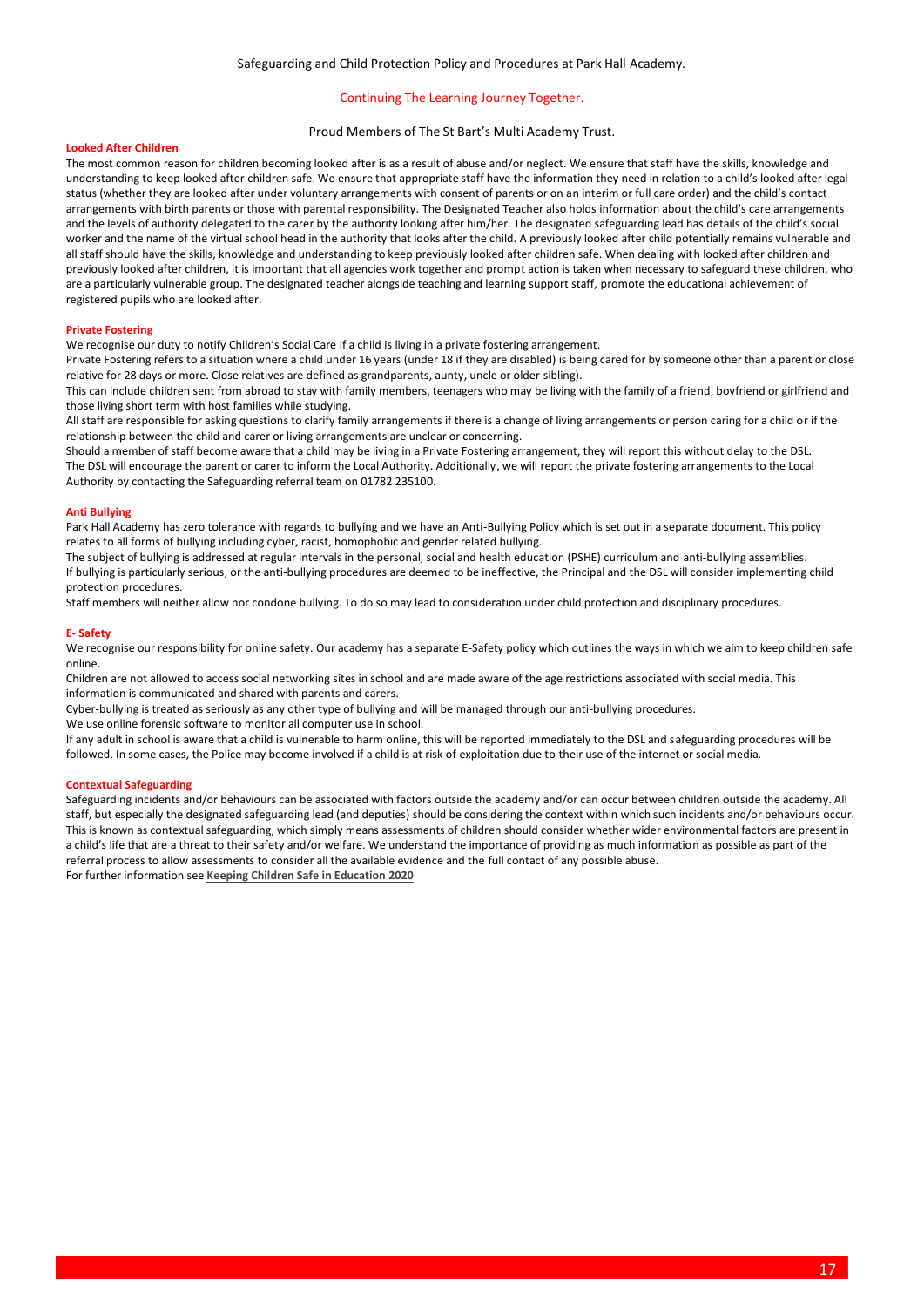Proud Members of The St Bart's Multi Academy Trust.

## **Appendix 4 - Guide to Levels of Need**

Park Hall Academy recognise the importance of identifying issues early, and providing early help for children and families in order to prevent issues from escalating.

On occasions, parents may need additional help from our academy or from other agencies. Providing help early is more effective in promoting the welfare of children, than reacting later. As such, we are committed to working collaboratively with other agencies and with the Early Intervention Teams to provide a coordinated offer of early help, in line with *Working Together to Safeguard Children 2018, Keeping Children Safe in Education 2020* and local guidance.

We use Stoke-on-Trent's Threshold Framework: "Accessing the Right Help at the Right Time" to support us in our discussions with colleagues from other agencies, and to make decisions about the right level of support/assessment required for the child and family.

Levels of Need:

Level 1: Children and young People with universal Need.

Level 2: Universal Plus.

Level 3: Targeted Early Help

Level 4: Statutory/Specialist Support.

Statutory/Specialist Support

Neglect

For Further detailed information on the levels of need please access the Threshold Framework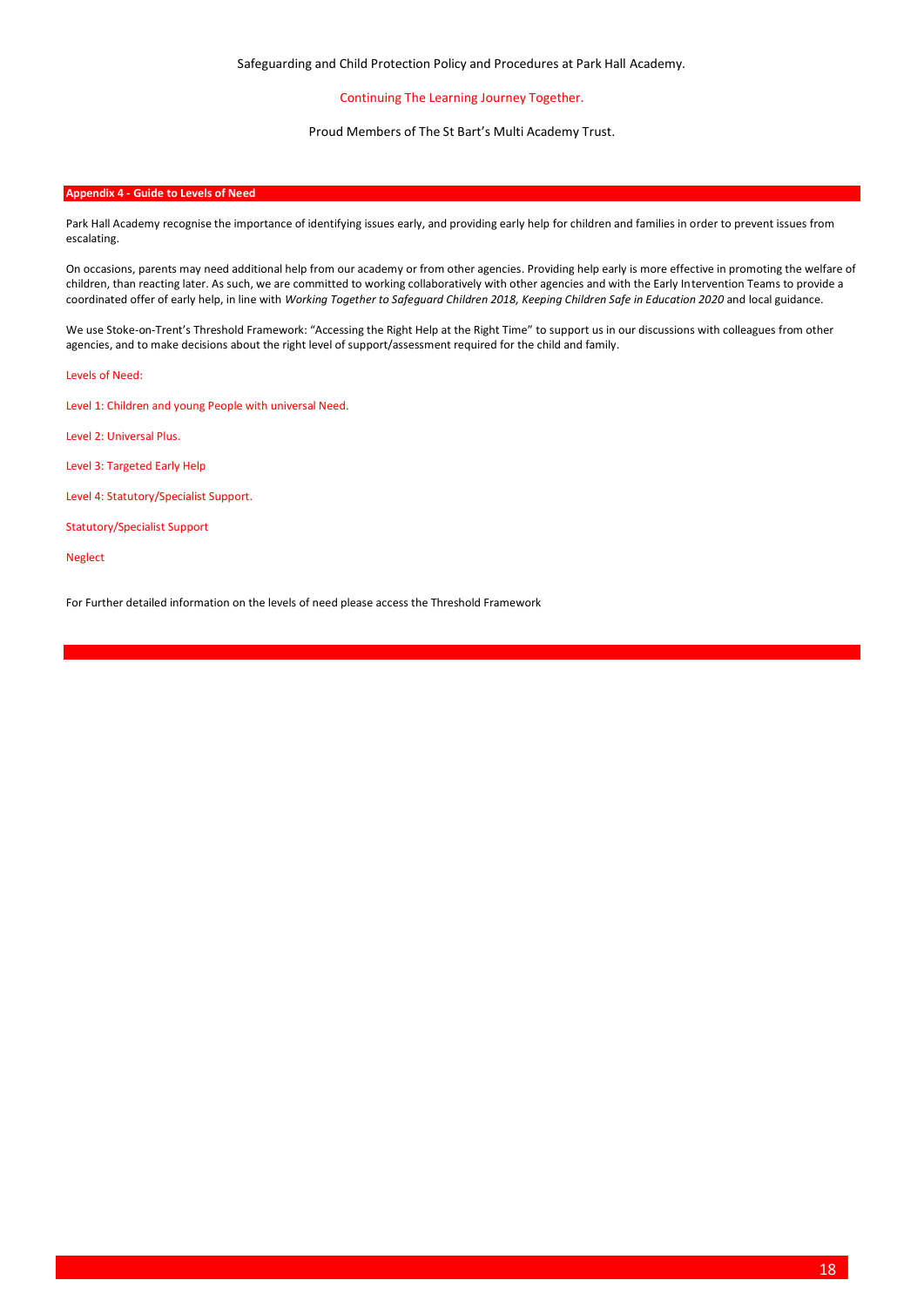## Proud Members of The St Bart's Multi Academy Trust.

## **Appendix 5 – Making a Referral to Children's Social Care (ChAD – Child's Advisory and Duty Service.**

It will almost always be the DSL, Deputy DSL or another member of the senior leadership team that makes referrals into ChAD. However, all staff know how to make a referral should they need to, in the absence of SLT.

From the 2<sup>nd</sup> February 2021, the children's advice and duty service will no longer accept written referrals (with the exception of referrals from emergency services). Instead, the service will focus on early conversations with professionals and families leading to earlier support. This change complements the new restorative approach and will help to build on the strengths of families and communities across Stoke-on-Trent, ensuring the right support is offered at the right time.

More details about the service are availabl[e here.](https://www.stoke.gov.uk/safeguarding) Please see the updated threshold guide to a continuum of need[, click here to view this.](https://www.stoke.gov.uk/safeguarding)

For all new referrals to the service please call **01782 235100.** Please follow the options to ensure you receive the appropriate response.

To make a comprehensive referral, the following information will be requested:

- All the details known to you/your agency about the child;
- The family composition including siblings and where possible extended family members and anyone important in the child's life.
- The nature of the concern and how immediate it is.
- Details of any work/support that you have provided to the child or family to date.
- Details of where the child is.
- Whether you have informed parents of your concern. Please be aware that consent from parents/carers will be required to make a referral unless this places the child at any further risk.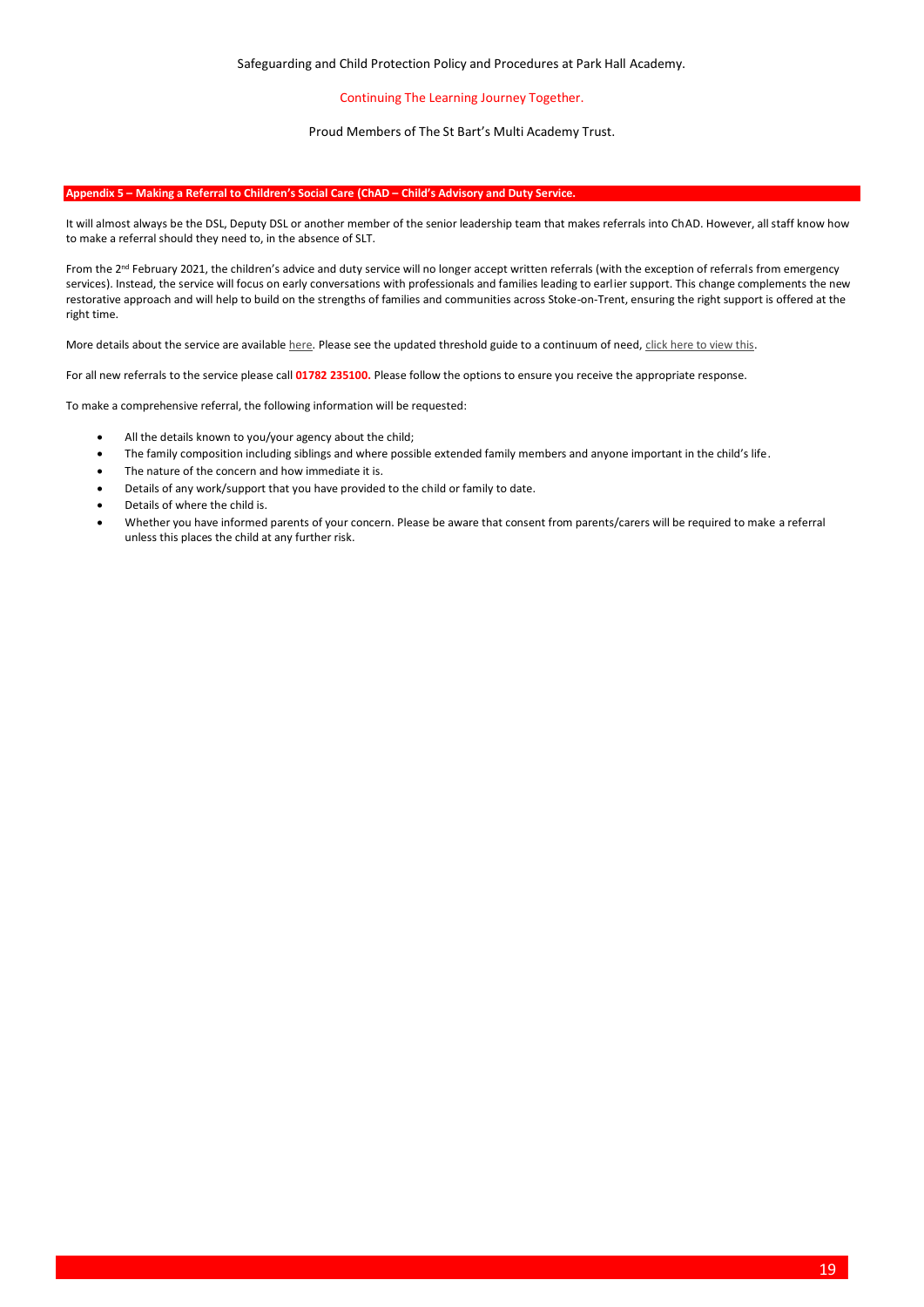## Proud Members of The St Bart's Multi Academy Trust.

#### **Appendix 7: Safer Recruitment and DBS checks – Policy and Procedures**

Our academy has robust recruitment and vetting procedures to help to deter, reject and prevent unsuitable people from working or volunteering within our academy. Our job advertisements and application packs make explicit reference to the school's commitment to safeguard children, including clear statements in job descriptions and person specifications.

We will record all information on the checks carried out in the school's single central record (SCR). Copies of these checks, where appropriate, will be held in individuals' personnel files. The Principal and or Safeguarding Governor will check the SCR on a termly basis and record this information. We follow requirements and best practice in retaining copies of these checks, as set out below.

#### **Appointing new staff**

When appointing new staff, we will:

- Ensure that at least one member of the short listing and interview panel has undertaken safer recruitment training
- We will question the contents of application forms if we are unclear or if there are gaps in employment history
- Verify their identity
- Obtain (via the applicant) an enhanced Disclosure and Barring Service (DBS) certificate, including barred list information for those who will be engaging directly with children
- Where a member of staff has an existing DBS but joins the academy from another authority a new DBS is obtained
- Should an individual have signed up to the DBS Update service, an update check will be carried out
- Obtain a separate barred list check if they will start work in regulated activity before the DBS certificate is available
- Verify their mental and physical fitness to carry out their work responsibilities
- Verify their right to work in the UK. We will keep a copy of this verification for the duration of the member of staff's employment and for 2 years afterwards
- Verify their professional qualifications, as appropriate (requiring original academic certificates)
- Ensure they are not subject to a prohibition order if they are employed to be a teacher
- Carry out further additional checks, as appropriate, on candidates who have lived or worked outside of the UK, including (where relevant) any teacher sanctions or restrictions imposed by a European Economic Area professional regulating authority, and criminal records checks or their equivalent
- Check that candidates taking up a management position are not subject to a prohibition from management (section 128) direction made by the secretary of state.
- Ask for written information about previous employment history and check that information is not contradictory or incomplete
- We will seek references on all short-listed candidates, including internal candidates, before interview. We will scrutinise these and resolve any concerns before confirming appointments.
- We will ensure that appropriate checks are carried out to ensure that individuals are not disqualified under the Childcare Disqualification (Regulations) 2018 and Childcare Act 2006. Where we take a decision that an individual falls outside of the scope of these regulations and we do not carry out such checks, we will retain a record of our assessment on the individual's personnel file. This will include our evaluation of any risks and control measures put in place, and any advice sought.
- We maintain a Single Central Register of all safer recruitment checks carried out in line with statutory requirements.

#### **Existing staff**

If we have concerns about an existing member of staff's suitability to work with children, we will carry out all the relevant checks as if the individual was a new member of staff. We will also do this if an individual moves from a post that is not regulated activity to one that is.

- We will refer to the DBS anyone who has harmed, or poses a risk of harm, to a child or vulnerable adult:
	- Where the 'harm test' is satisfied in respect of the individual (i.e. that no action or inaction occurred but the present risk that it could was significant)
	- Where the individual has received a caution or conviction for a relevant offence
	- If there is reason to believe that the individual has committed a listed relevant offence, under the Safeguarding Vulnerable Groups Act 2006 [\(Prescribed Criteria and Miscellaneous Provisions\) Regulations 2009](http://www.legislation.gov.uk/uksi/2009/37/contents/made)
	- If the individual has been removed from working in regulated activity (paid or unpaid) or would have been removed if they had not left

All staff complete an annual personal declaration.

#### **Agency and third-party staff**

We will obtain written notification from any agency or third-party organisation that it has carried out the necessary safer recruitment checks that we would otherwise perform. We will also check that the person presenting themselves for work is the same person on whom the checks have been made.

#### **Contractors**

We will ensure that any contractor, or any employee of the contractor, who is to work at the school has had the appropriate level of DBS check. This will be:

- An enhanced DBS check with barred list information for contractors engaging in regulated activity
- An enhanced DBS check, not including barred list information, for all other contractors who are not in regulated activity but whose work provides them with an opportunity for regular contact with children
- We will obtain the DBS check for self-employed contractors.

Contractors who have not had any checks will not be allowed to work unsupervised or engage in regulated activity under any circumstances. We will check the identity of all contractors and their staff on arrival at the school.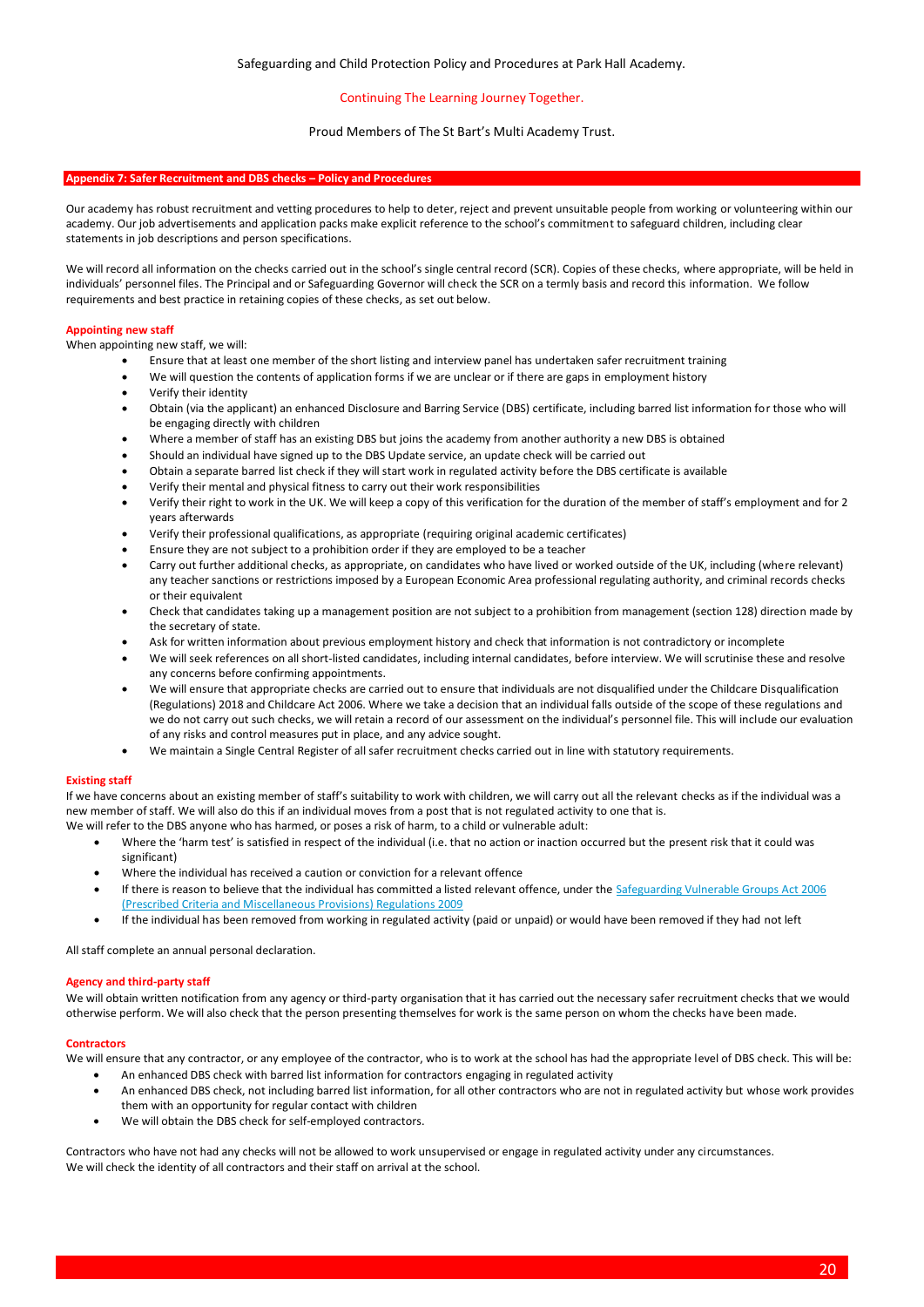## Proud Members of The St Bart's Multi Academy Trust.

## **Trainee/Student Teachers**

Where applicants for initial teacher training are salaried by us, we will ensure that all necessary checks are carried out.

Where trainee teachers are fee-funded, we will obtain written confirmation from the training provider that necessary checks have been carried out and that the trainee has been judged by the provider to be suitable to work with children.

In both cases, this includes checks to ensure that individuals are not disqualified under the Childcare Disqualification (Regulations) 2009 and Childcare Act 2006.

## **Volunteers**

We will:

- Never leave an unchecked volunteer unsupervised or allow them to work in regulated activity
- Obtain an enhanced DBS check with barred list information for all volunteers who are new to working in regulated activity
- Obtain an enhanced DBS check without barred list information for all volunteers who are not in regulated activity, but who have an opportunity to come into contact with children on a regular basis, for example, supervised volunteers
- Carry out a risk assessment when deciding whether to seek an enhanced DBS check for any volunteers not engaging in regulated activity
- Ensure that appropriate checks are carried out to ensure that individuals are not disqualified under the Childcare Disqualification (Regulations) 2009 and Childcare Act 2006. Where we decide that an individual falls outside of the scope of these regulations and we do not carry out such checks, we will retain a record of our assessment. This will include our evaluation of any risks and control measures put in place, and any advice sought

## **Local Governing Committee**

All governors will have an enhanced DBS check without barred list information. They will have an enhanced DBS check with barred list information if working in regulated activity.

## **Adults who Supervise Pupils on Work Experience**

When organising work experience, we will ensure that policies and procedures are in place to protect children from harm. We will also consider whether it is necessary for barred list checks to be carried out on the individuals who supervise a pupil under 16 on work experience. This will depend on the specific circumstances of the work experience, including the nature of the supervision, the frequency of the activity being supervised, and whether the work is regulated activity.

## **Pupils Staying with Host Families**

Where the school makes arrangements for pupils to be provided with care and accommodation by a host family to which they are not related (for example, during a foreign exchange visit), we will request enhanced DBS checks with barred list information on those people.

Where the school is organising such hosting arrangements overseas and host families cannot be checked in the same way, we will work with our partner schools abroad to ensure that similar assurances are undertaken prior to the visit.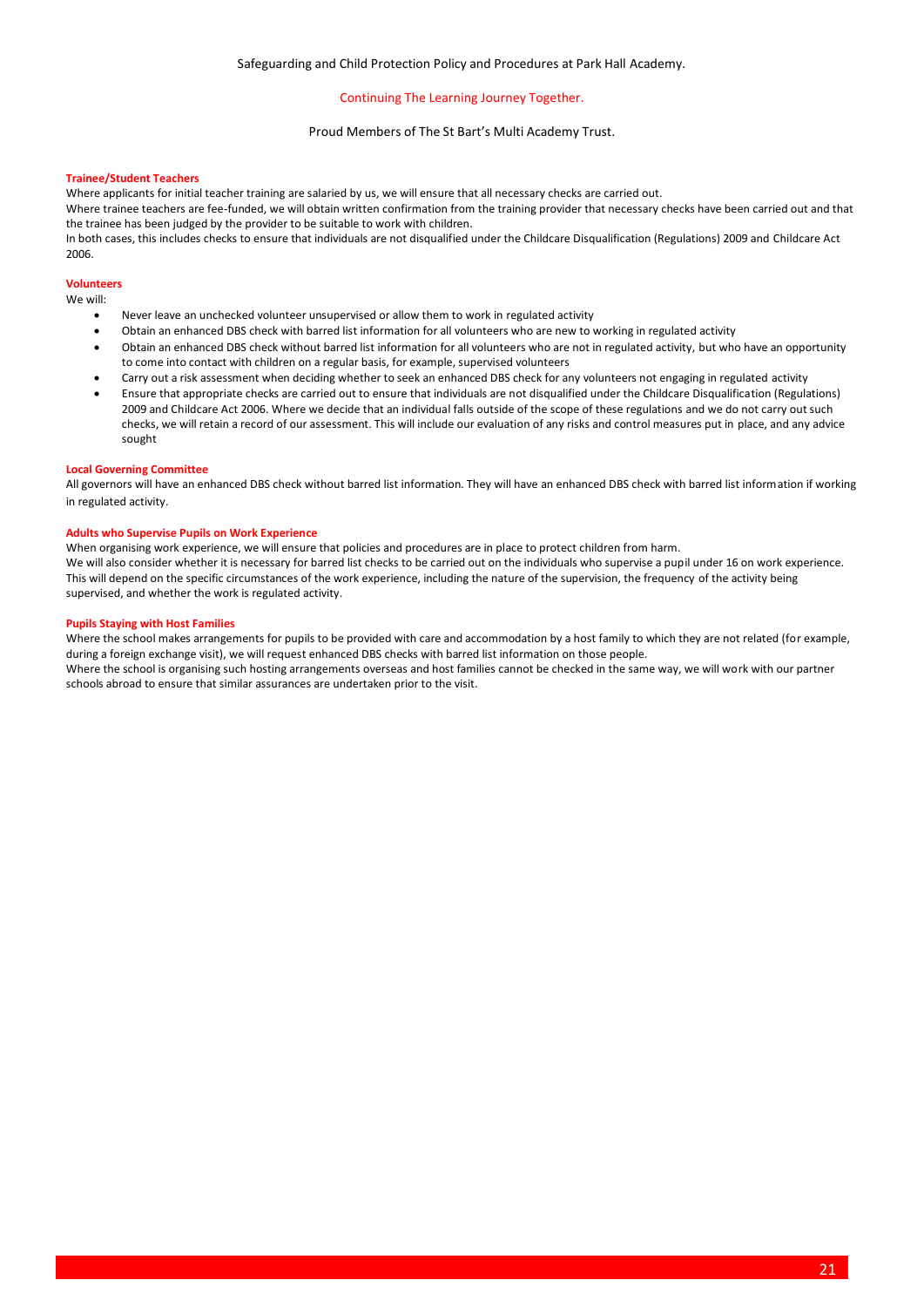## Proud Members of The St Bart's Multi Academy Trust.

## **Appendix 8: Allegations of Abuse Made Against Staff**

Park Hall Academy aims to provide a safe and supportive environment which secures the very best outcomes for all children. However, we do recognise that, the behaviour of adults may on occasions lead to allegations being made.

Park Hall Academy follow the local Safeguarding Children Board procedures - [Managing Allegations Against Adults Working with Children and Young People.](https://www.staffsscb.org.uk/wp-content/uploads/2020/10/Allegations-of-Abuse-made-against-a-Person-who-Works-with-Children-Stoke-only.pdf)

#### **Procedure for Dealing with Allegations**

If an allegation is made, or information is received about an adult who works or volunteers in our academy which raises concerns, the member of staff receiving the information must inform the Principal immediately. Should an allegation be made against the Principal, this will be reported to the Chair of Governors. Should neither of these people be available, the Vice Principal or Vice Chair of Governors should be contacted. Any member of staff may refer their concerns directly with the Local Authority Designated Officer. Our Whistleblowing Policy is accessible to all staff and volunteers and is clearly displayed in our staffroom and academy website.

When a concern is raised about an adult in our academy, the Principal will seek advice from the Local Authority Designated Officer (LADO). Further investigations will not be undertaken until advice is received from the LADO. Concerns are referred to the LADO within one working day. The LADO will convene a strategy meeting when there are concerns that a person in a position of trust has:

- Behaved in a way that has harmed a child, or may have harmed a child, or
- Possibly committed a criminal offence against or related to a child, or
- Behaved towards a child or children in a way that indicates he or she would pose a risk of harm to children

The Principal or Chair of Governors where the Principal is the subject of the allegation – the 'case manager' – will take the following steps:

• Immediately discuss the allegation with the Designated Officer at the Local Authority. This is to consider the nature, content and context of the allegation and agree a course of action, including whether further enquiries are necessary to enable a decision on how to proceed. Further investigations will not be carried out until such time that the Local Authority Designated Officer has provided advice.

The academy will work in partnership with Children's Social Care and the Police, to support with any assessment or investigation as required.

We will provide effective support for the individual facing the allegation or concern, including appointing a named representative to keep them informed of the progress of the case and consider what other support is appropriate. This may include support from occupational health or welfare arrangements. If the Local Authority Designated Officer deems that the referral does not meet the criteria for involvement, the academy will still undertake internal investigations into the allegations and will if necessary invoke disciplinary procedures.

Our academy has a legal duty to refer to the Disclosure and Barring Services (DBS) anyone who has harmed, or poses a risk of harm, to a child, or if there is a reason to believe the member of staff has committed one or a number of listed offences and has been removed from working (paid or unpaid) in regulated activity, or would have been removed had they not left. The DBS will consider whether to bar the person. If these circumstances arise in relation to a member of staff at our school, a referral will be made as soon as possible after the resignation of the individual in accordance with advice from the LADO and HR.

#### **Unsubstantiated or Malicious Allegations**

If an allegation is shown to be deliberately invented, or malicious, the Principal, or other appropriate person in the case of an allegation against the Principal, will consider whether any disciplinary action is appropriate against the pupil(s) who made it, or whether the police should be asked to consider whether action against those who made the allegation might be appropriate, even if they are not a pupil.

#### **Confidentiality**

The school will make every effort to maintain confidentiality and guard against unwanted publicity while an allegation is being investigated or considered. The case manager will take advice from the Local Authority's Designated Officer, police and children's social care services, as appropriate, to agree:

- Who needs to know about the allegation and what information can be shared
- How to manage speculation, including how to make parents or carers of a child/children involved aware of their obligations with respect to confidentiality
- What, if any, information can be reasonably given to the wider community to reduce speculation

#### **Record-keeping**

The case manager will maintain clear records about any case where the allegation or concern meets the criteria above and store them on the individual's confidential personnel file for the duration of the case. Such records will include:

- A clear and comprehensive summary of the allegation
- Details of how the allegation was followed up and resolved
- Notes of any action taken and decisions reached (and justification for these, as stated above)

If an allegation or concern is not found to have been malicious, the school will retain the records of the case on the individual's confidential personnel file, and provide a copy to the individual. We will retain these records at least until the individual has reached normal pension age, or for 10 years from the date of the allegation if that is longer.

The records of any allegation that is found to be malicious will be deleted from the individual's personnel file.

## **References**

When providing employer references, we will not refer to any allegation that has been proven to be false, unsubstantiated or malicious, or any history of allegations where all such allegations have been proven to be false, unsubstantiated or malicious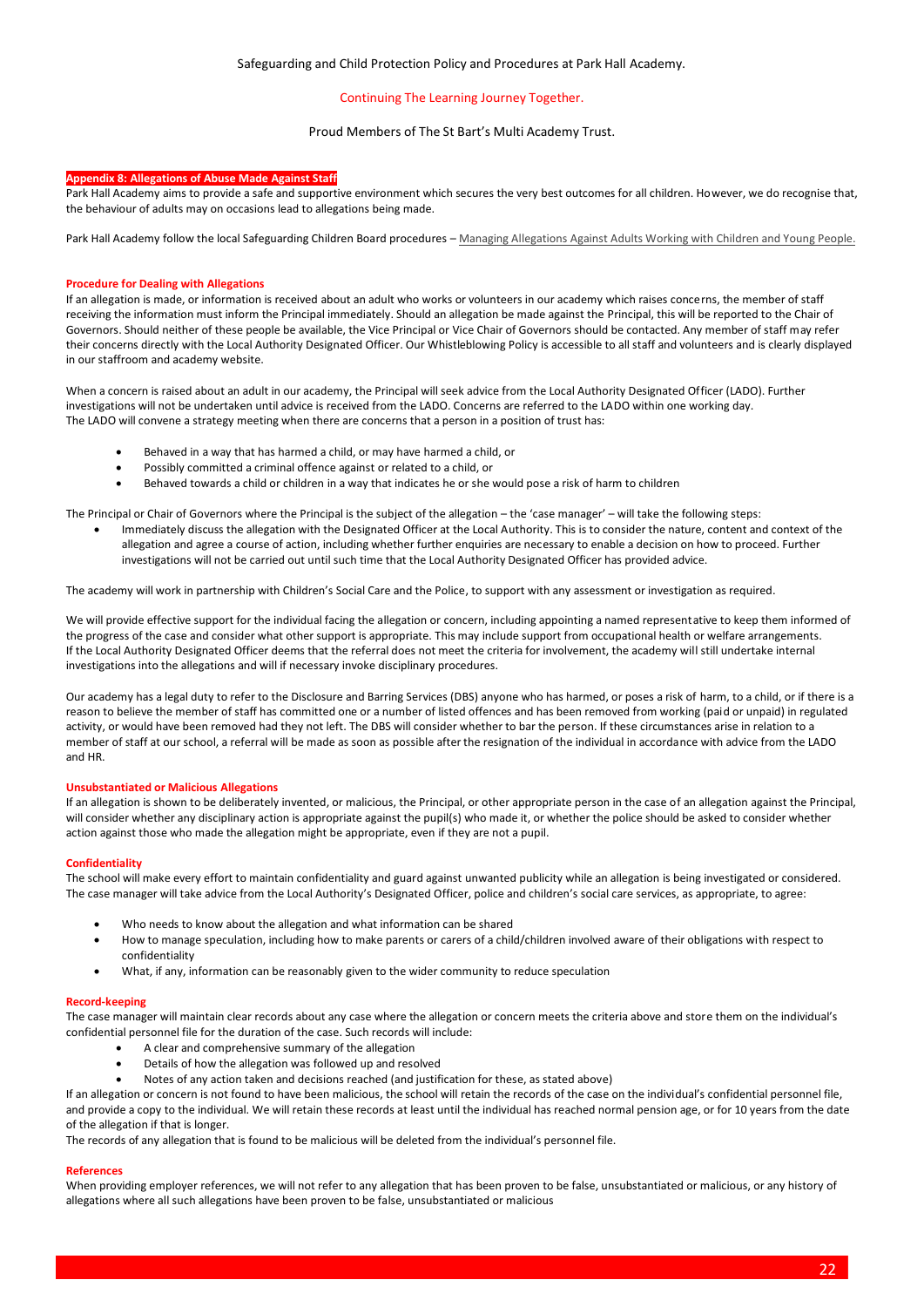## Proud Members of The St Bart's Multi Academy Trust.

## **Appendix 9 - Staffordshire Police CSE Information Report**

## **Staffordshire Police CSE Information Report**

#### **Gathering Intelligence about Child Sexual Exploitation**

Staffordshire Police have devised a process by which agencies, parents, carers and young people can provide information about perpetrators. This is gathered and used in situations where there may be no evidence available or the victim is either unwilling or unable to provide a police statement. This occurs in the vast majority of cases of sexual exploitation. Therefore, the opportunity to provide intelligence means that the police can build a sufficient picture over a period of time and act upon it. This could potentially interrupt and disrupt criminal activity where young people are being exploited.

#### **What to collect?**

Information on child sexual exploitation includes details on:-

- Suspects names, nicknames, addresses, dates of birth and descriptions of suspects of CSE
- Vehicles registration numbers, partial registration numbers, make and model, colour and distinguishing features or marks of vehicles used by suspects
- Telephones details of phone numbers and mobile phones used by suspects and details of any text messages of phone calls made by them or to them
- Locations details of locations where offences have taken place or suspects/victims frequent
- Offences details of criminal offences that have not been recorded by the police either because the victim has not been identified or the victim denies them or refuses to cooperate with the police
- Date and times that incidents occurred or suspects or vehicles seen
- Links between suspects, vehicles, locations and young people identified at risk of CSE

The more detailed and precise the information is the better the quality of intelligence. The intelligence forms are not to be used for the following:

- To report a crime
- To pass information to the police about a crime that is already being investigated
- To raise a child protection concern

Intelligence can be reported from 3 perspectives:

- 1. Disclosure by a Young Person at Risk
- 2. Incident Witnessed by a Professional
- 3. Information from another Person

Submit the completed intelligence form onto the Child Exploitation Team.

#### **childexploitation@staffordshire.pnn.police.uk**

If you do not have a secure e-mail facility then please call CET on 101 ext 3604 to discuss

#### **Please note** – this form is **NOT** a referral form.

Agencies should refer to the CSE Policy document Staffs Section 4Ha, S-o-T Section D14 and follow the process outlined. Referrals should be made to First Response (Staffordshire) or the Safeguarding Referral Team (Stoke-on-Trent) or to the Police. This form is to collect intelligence only and may then be used to assist police in building a case.